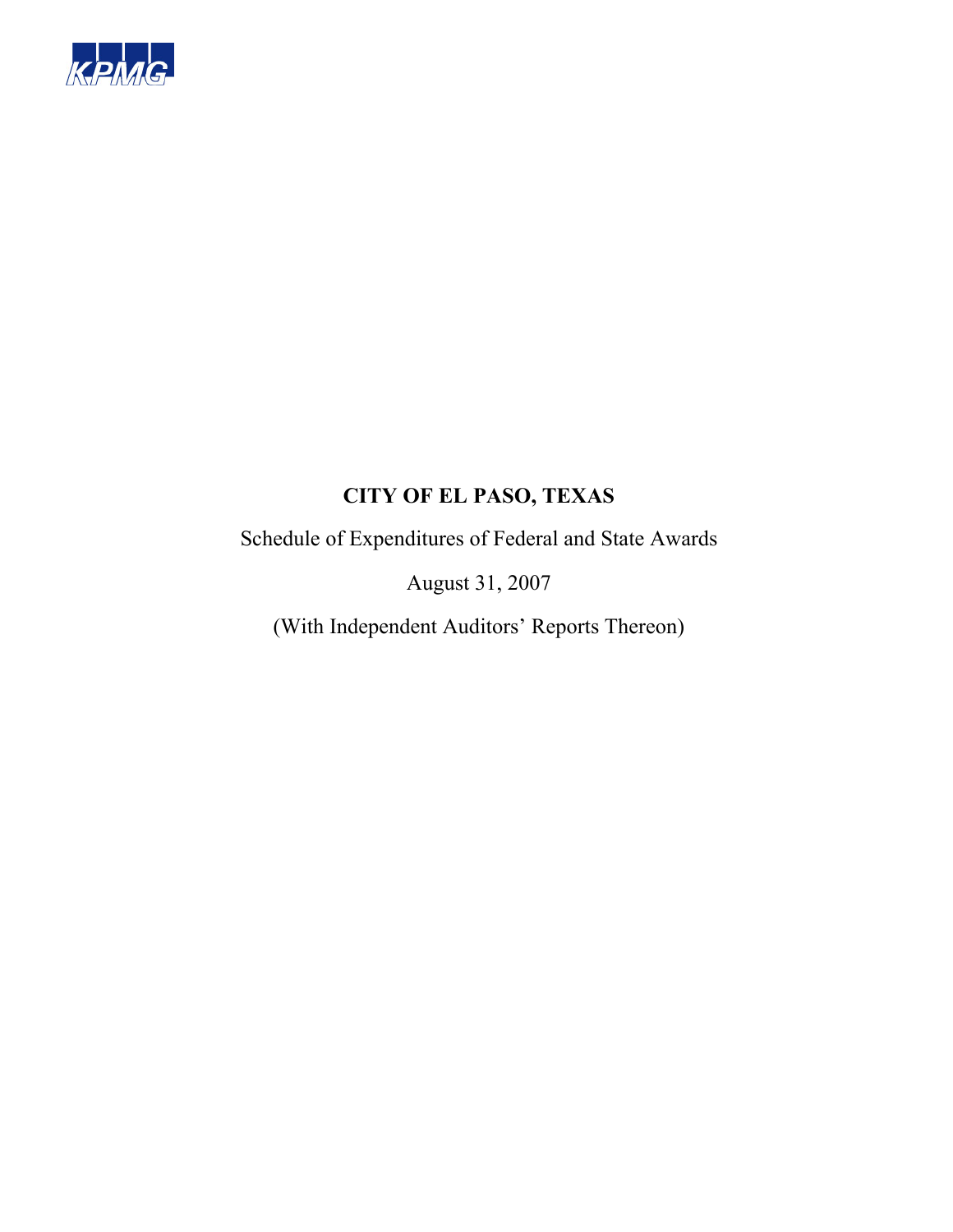## **Table of Contents**

|                                                                                                                                                                                                                                                                                                                                       | Page |
|---------------------------------------------------------------------------------------------------------------------------------------------------------------------------------------------------------------------------------------------------------------------------------------------------------------------------------------|------|
| Independent Auditors' Report on Internal Control over Financial Reporting and on Compliance<br>and Other Matters Based on an Audit of Financial Statements Performed in Accordance with<br>Government Auditing Standards and the State of Texas Uniform Grant Management<br><b>Standards</b>                                          |      |
| Independent Auditors' Report on Compliance with Requirements Applicable to Each Major<br>Federal and State Program, on Internal Control over Compliance in Accordance with OMB<br>Circular A-133 and the State of Texas Uniform Grant Management Standards, and Report<br>on the Schedule of Expenditures of Federal and State Awards | 3    |
| Schedule of Expenditures of Federal and State Awards                                                                                                                                                                                                                                                                                  | 6    |
| Notes to Schedule of Expenditures of Federal and State Awards                                                                                                                                                                                                                                                                         | 12   |
| Schedule of Findings and Questioned Costs                                                                                                                                                                                                                                                                                             | 14   |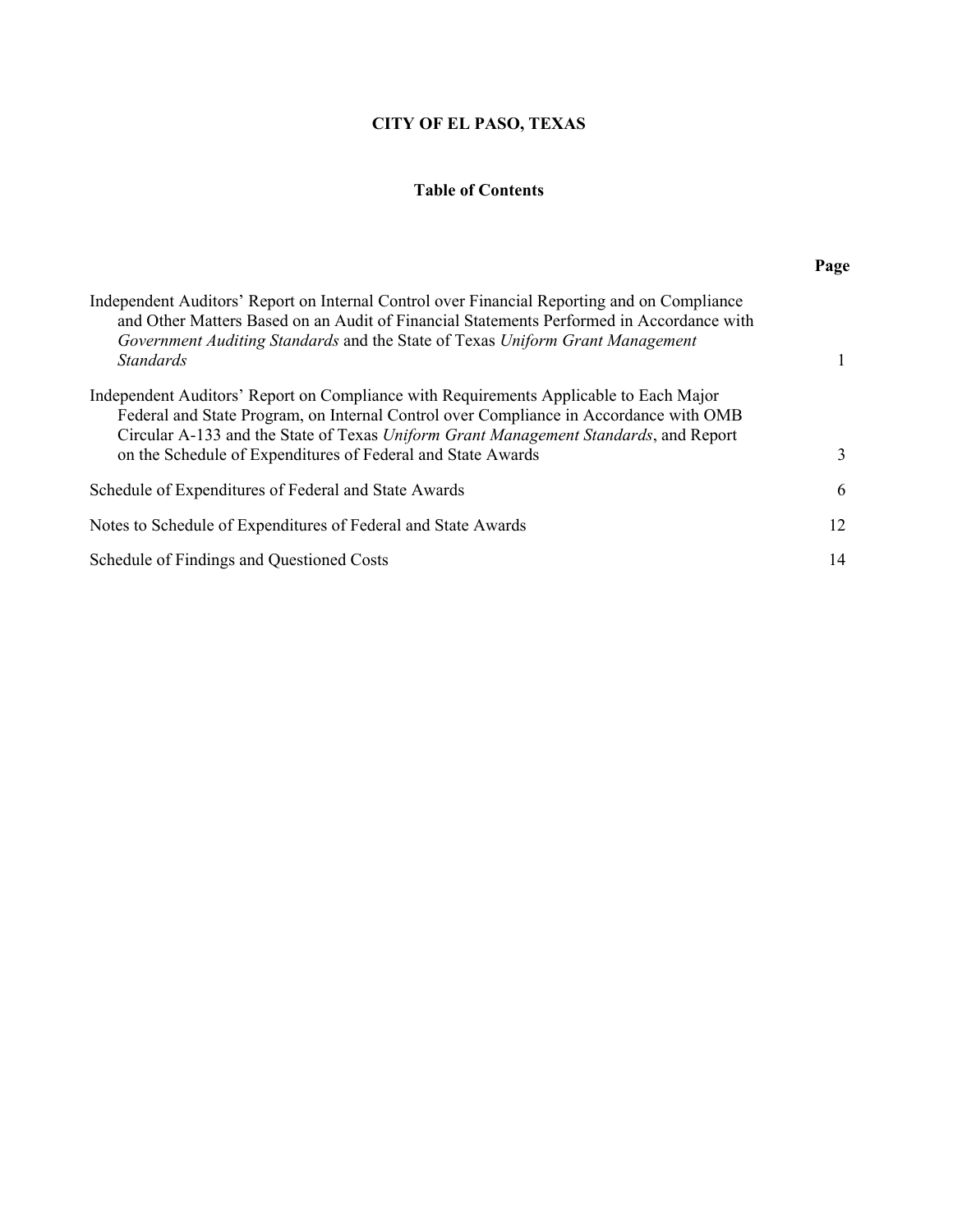

**KPMG LLP** Suite 700 Two Park Square 6565 Americas Parkway NE PO Box 3990 Albuquerque, NM 87190

**Independent Auditors' Report on Internal Control over Financial Reporting and on Compliance and Other Matters Based on an Audit of Financial Statements Performed in Accordance with** *Government Auditing Standards* **and the State of Texas** *Uniform Grant Management Standards*

The Honorable Mayor and Members of the City Council City of El Paso, Texas:

We have audited the financial statements of the governmental activities, the business-type activities, the discretely presented component unit, each major fund, and the aggregate remaining fund information of the City of El Paso, Texas (the City) as of and for the year ended August 31, 2007, which collectively comprise the City's basic financial statements, and have issued our report thereon dated February 29, 2008. Our report was modified to include a reference to other auditors. We conducted our audit in accordance with auditing standards generally accepted in the United States of America and the standards applicable to financial audits contained in *Government Auditing Standards*, issued by the Comptroller General of the United States, and the State of Texas *Uniform Grant Management Standards*, issued by the Governor's Office of Budget and Planning. The financial statements of the City Employees' Pension Fund were not audited in accordance with *Government Auditing Standards* and the State of Texas *Uniform Grant Management Standards*. Other auditors audited the financial statements of the Firemen and Policemen's Pension Fund and El Paso Water Utilities, as described in our report on the City's financial statements. This report does not include the results of the other auditors' testing of internal control over financial reporting or compliance and other matters that are reported on separately by those auditors. The financial statements of the Firemen and Policemen's Pension Fund were not audited in accordance with *Government Auditing Standards* and the State of Texas *Uniform Grant Management Standards*. The financial statements of El Paso Water Utilities were not audited in accordance with the State of Texas *Uniform Grant Management Standards*.

#### **Internal Control over Financial Reporting**

In planning and performing our audit, we considered the City's internal control over financial reporting as a basis for designing our auditing procedures for the purpose of expressing our opinions on the financial statements, but not for the purpose of expressing an opinion on the effectiveness of the City's internal control over financial reporting. Accordingly, we do not express an opinion on the effectiveness of the City's internal control over financial reporting.

Our consideration of internal control over financial reporting was for the limited purpose described in the preceding paragraph and would not necessarily identify all deficiencies in internal control that might be significant deficiencies or material weaknesses. However, as discussed below, we identified a deficiency in internal control over financial reporting that we consider to be a significant deficiency.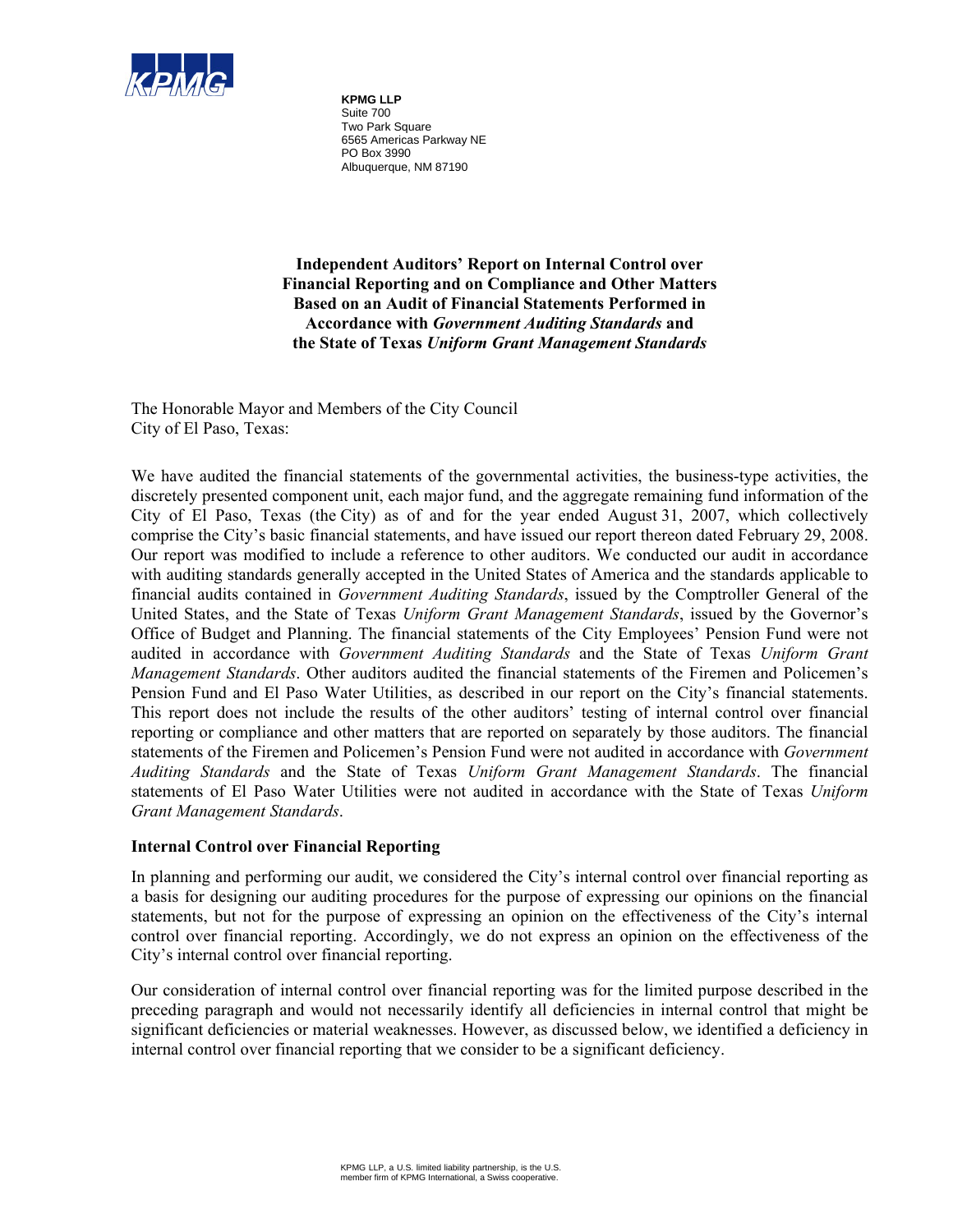A control deficiency exists when the design or operation of a control does not allow management or employees, in the normal course of performing their assigned functions, to prevent or detect misstatements on a timely basis. A significant deficiency is a control deficiency, or combination of control deficiencies, that adversely affects the entity's ability to initiate, authorize, record, process, or report financial data reliably in accordance with generally accepted accounting principles such that there is more than a remote likelihood that a misstatement of the entity's financial statements that is more than inconsequential will not be prevented or detected by the entity's internal control over financial reporting. We consider the deficiency 07-1 described in the accompanying schedule of findings and questioned costs to be a significant deficiency in internal control over financial reporting.

A material weakness is a significant deficiency, or combination of significant deficiencies, that results in more than a remote likelihood that a material misstatement of the financial statements will not be prevented or detected by the entity's internal control. Our consideration of the internal control over financial reporting was for the limited purpose described in the first paragraph of this section and would not necessarily identify all deficiencies in the internal control that might be significant deficiencies and, accordingly, would not necessarily disclose all significant deficiencies that are also considered to be material weaknesses. However, we believe that the significant deficiency described above is not a material weakness.

#### **Compliance and Other Matters**

As part of obtaining reasonable assurance about whether the City's financial statements are free of material misstatement, we performed tests of its compliance with certain provisions of laws, regulations, contracts, and grant agreements, noncompliance with which could have a direct and material effect on the determination of financial statement amounts. However, providing an opinion on compliance with those provisions was not an objective of our audit, and accordingly, we do not express such an opinion. The results of our tests disclosed no instances of noncompliance or other matters that are required to be reported under *Government Auditing Standards* or under the State of Texas *Uniform Grant Management Standards.* 

We noted certain matters that we reported to management of the City in a separate letter dated February 29, 2008.

This report is intended solely for the information and use of the Mayor, City Manager, City Council members and management of the City, the federal and state cognizant agencies, other federal awarding agencies, and pass-through entities, and is not intended to be and should not be used by anyone other than these specified parties.

KPMG LLP

February 29, 2008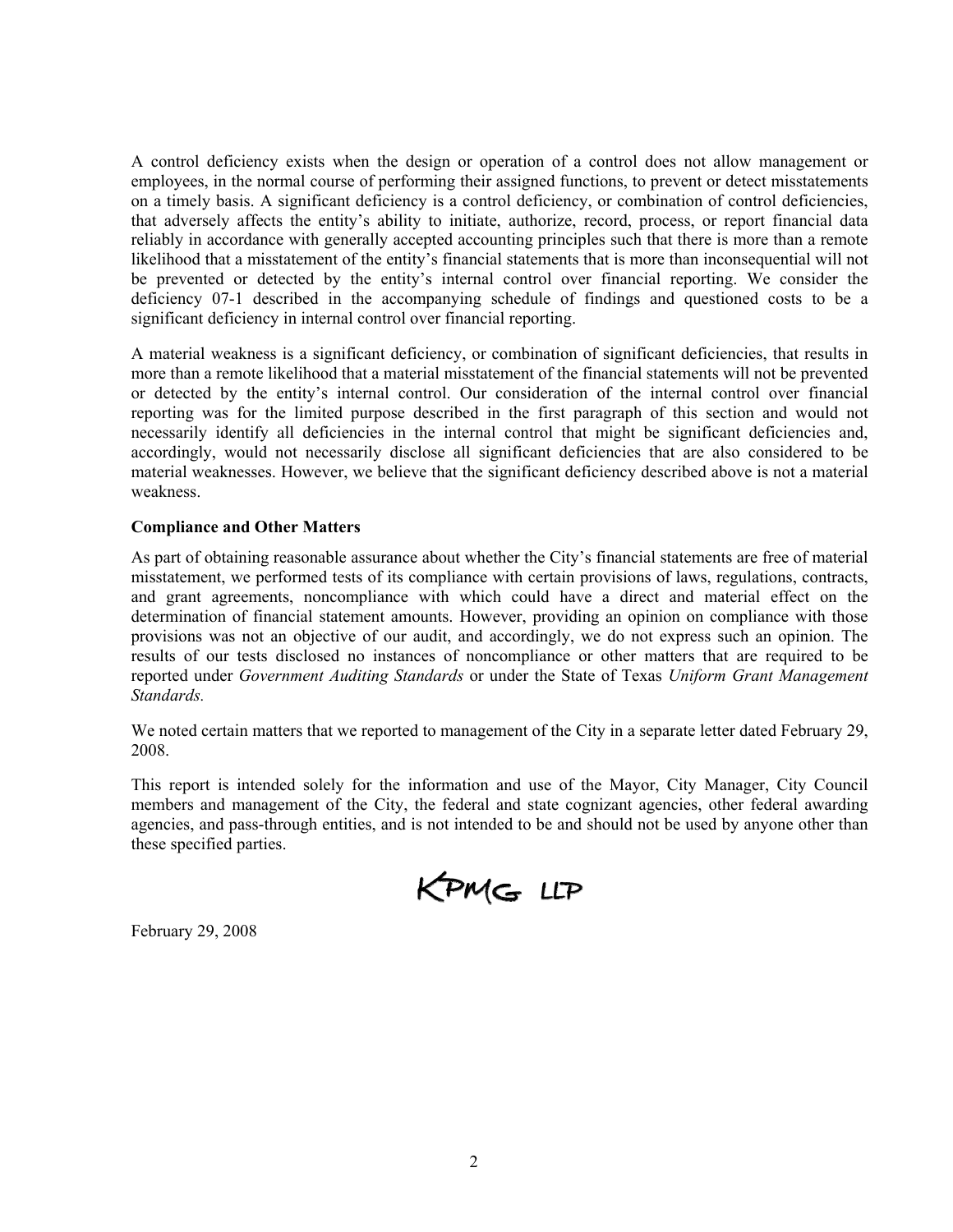

**KPMG LLP** Suite 700 Two Park Square 6565 Americas Parkway NE PO Box 3990 Albuquerque, NM 87190

**Independent Auditors' Report on Compliance with Requirements Applicable to Each Major Federal and State Program, on Internal Control over Compliance in Accordance with OMB Circular A-133 and the State of Texas** *Uniform Grant Management Standards***, and Report on the Schedule of Expenditures of Federal and State Awards** 

The Honorable Mayor and Members of the City Council City of El Paso, Texas:

#### **Compliance**

We have audited the compliance of the City of El Paso, Texas (the City) with the types of compliance requirements described in the U.S. Office of Management and Budget (OMB) Circular A-133 *Compliance Supplement* and the State of Texas *Uniform Grant Management Standards* that are applicable to each of its major federal and state programs for the year ended August 31, 2007. The City's major federal and state programs are identified in the summary of auditors' results section of the accompanying schedule of findings and questioned costs. Compliance with the requirements of laws, regulations, contracts, and grants applicable to each of its major federal and state programs is the responsibility of the City's management. Our responsibility is to express an opinion on the City's compliance based on our audit.

The City's financial statements include operations of the Public Service Board – City of El Paso (El Paso Water Utilities), a discretely presented component unit of the City that received \$17,804,912 in federal awards in its fiscal year ended February 28, 2007, which are not included in the schedule of expenditures of federal and state awards for the year ended August 31, 2007. Our audit, described below, did not include the operations of the El Paso Water Utilities because the component unit engaged other auditors to perform an audit in accordance with OMB Circular A-133.

We conducted our audit of compliance in accordance with auditing standards generally accepted in the United States of America; the standards applicable to financial audits contained in *Government Auditing Standards*, issued by the Comptroller General of the United States; OMB Circular A-133, *Audits of States, Local Governments, and Non-Profit Organizations*; and the State of Texas *Uniform Grant Management Standards*. Those standards and OMB Circular A-133 require that we plan and perform the audit to obtain reasonable assurance about whether noncompliance with the types of compliance requirements referred to above that could have a direct and material effect on a major federal or state program occurred. An audit includes examining, on a test basis, evidence about the City's compliance with those requirements and performing such other procedures as we considered necessary in the circumstances. We believe that our audit provides a reasonable basis for our opinion. Our audit does not provide a legal determination on the City's compliance with those requirements.

As described in item 07-4 in the accompanying schedule of findings and questioned costs, the City did not comply with the requirements regarding subrecipient monitoring that are applicable to its Empowerment Zone Grant major federal program. Compliance with such requirements is necessary, in our opinion, for the City to comply with the requirements applicable to this program.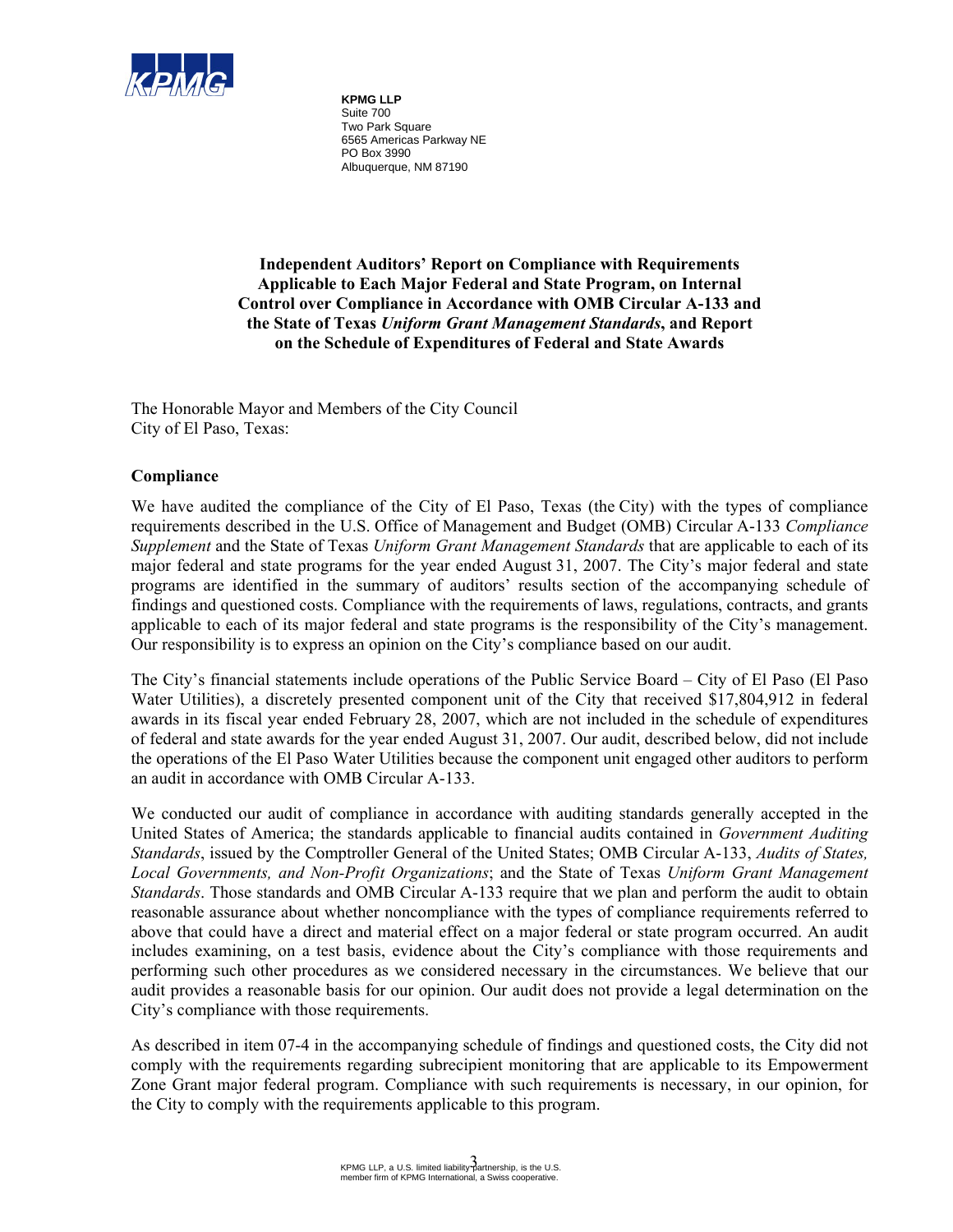In our opinion, except for the noncompliance described in the preceding paragraph, the City complied, in all material respects, with the requirements referred to above that are applicable to each of its major federal and state programs for the year ended August 31, 2007. The results of our auditing procedures also disclosed instances of noncompliance with those requirements, which are required to be reported in accordance with OMB Circular A-133 and which is described in the accompanying schedule of findings and questioned costs as item 07-3. The results of our auditing procedures also disclosed instances of noncompliance with those requirements, which are required to be reported in accordance with the State of Texas *Uniform Grant Management Standards* and which is described in the accompanying schedule of findings and questioned costs as item 07-5.

#### **Internal Control over Compliance**

The management of the City is responsible for establishing and maintaining effective internal control over compliance with the requirements of laws, regulations, contracts, and grants applicable to federal or state programs. In planning and performing our audit, we considered the City's internal control over compliance with the requirements that could have a direct and material effect on a major federal or state program in order to determine our auditing procedures for the purpose of expressing our opinion on compliance, but not for the purpose of expressing an opinion on the effectiveness of internal control over compliance. Accordingly, we do not express an opinion on the effectiveness of the City's internal control over compliance.

Our consideration of internal control over compliance was for the limited purpose described in the preceding paragraph and would not necessarily identify all deficiencies in the entity's internal control that might be significant deficiencies or material weaknesses as defined below. However, as discussed below, we identified certain deficiencies in internal control over compliance that we consider to be significant deficiencies.

A control deficiency in an entity's internal control over compliance exists when the design or operation of a control does not allow management or employees, in the normal course of performing their assigned functions, to prevent or detect noncompliance with a type of compliance requirement of a federal or state program on a timely basis. A significant deficiency is a control deficiency, or combination of control deficiencies, that adversely affects the entity's ability to administer a federal or state program such that there is more than a remote likelihood that noncompliance with a type of compliance requirement of a federal or state program that is more than inconsequential will not be prevented or detected by the entity's internal control. We consider the deficiencies in internal control over compliance described in the accompanying schedule of findings and questioned costs as items 07-2, 07-3, 07-4, and 07-5 to be significant deficiencies.

A material weakness is a significant deficiency, or combination of significant deficiencies, that results in more than a remote likelihood that material noncompliance with a type of compliance requirement of a federal or state program will not be prevented or detected by the entity's internal control. We did not consider any of the deficiencies described in the accompanying schedule of findings and questioned costs to be material weaknesses.

#### **Schedule of Expenditures of Federal and State Awards**

We have audited the financial statements of the governmental activities, the business-type activities, the discretely presented component unit, each major fund, and the aggregate remaining fund information of the City as of and for the year ended August 31, 2007 and have issued our report thereon dated February 29, 2008, which included references to the reports of other auditors. Our audit was performed for the purpose of forming opinions on the financial statements that collectively comprise the City's basic financial statements. The accompanying schedule of expenditures of federal and state awards is presented for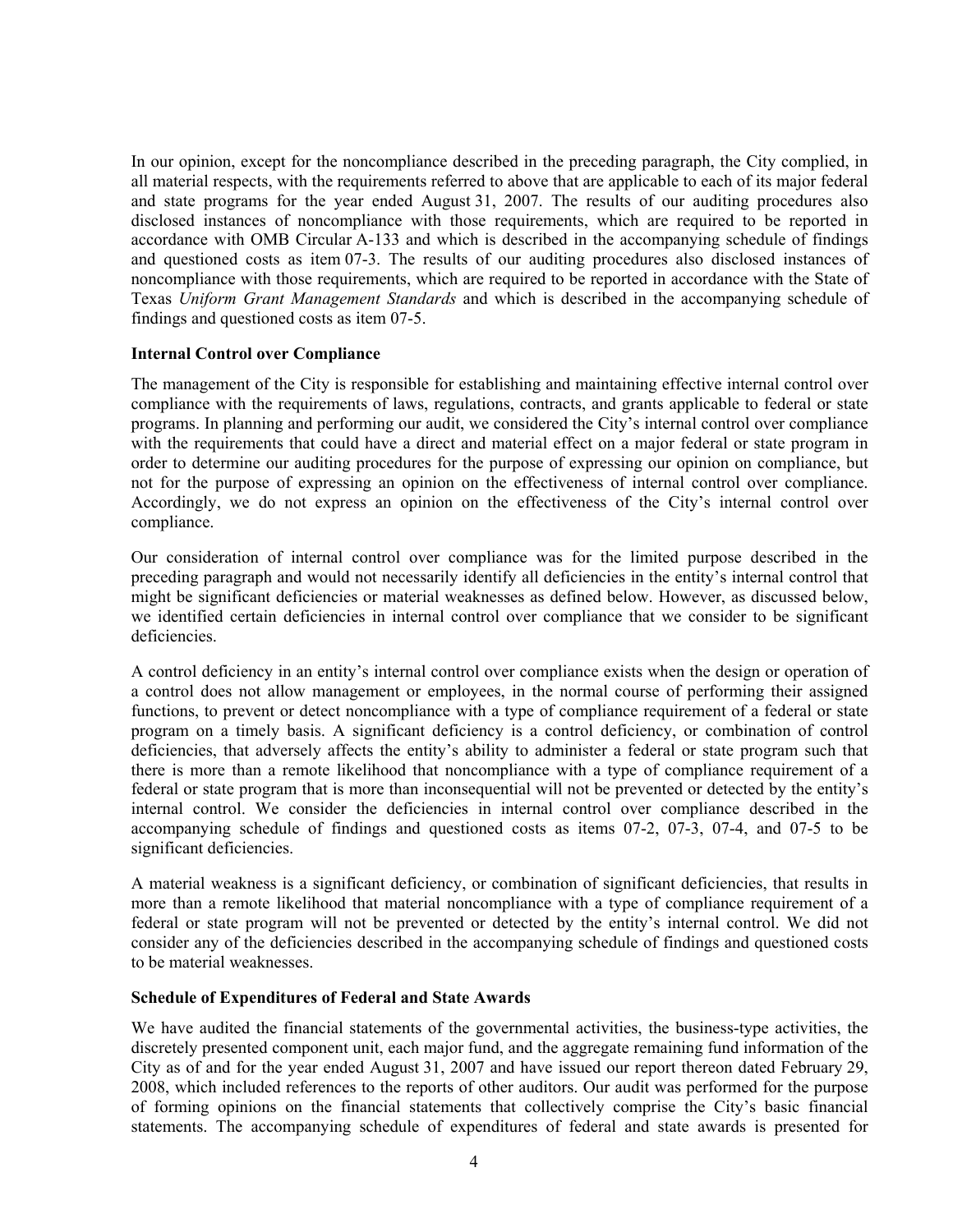purposes of additional analysis as required by U.S. Office of Management and Budget Circular A-133, *Audits of States, Local Governments, and Non-Profit Organizations*, and the State of Texas *Uniform Grant Management Standards*, and is not a required part of the basic financial statements. Such information has been subjected to the auditing procedures applied in the audit of the basic financial statements and, in our opinion, is fairly stated, in all material respects, in relation to the basic financial statements taken as a whole.

The City's responses to the findings identified in our audit are described in the accompanying schedule of findings and questioned costs. We did not audit the City's responses and, accordingly, express no opinion on them.

This report is intended solely for the information and use of the Mayor, City Manager, City Council members and management of the City, the federal and state cognizant agencies, other federal awarding agencies, and pass-through entities and is not intended to be and should not be used by anyone other than these specified parties.

KPMG LLP

February 29, 2008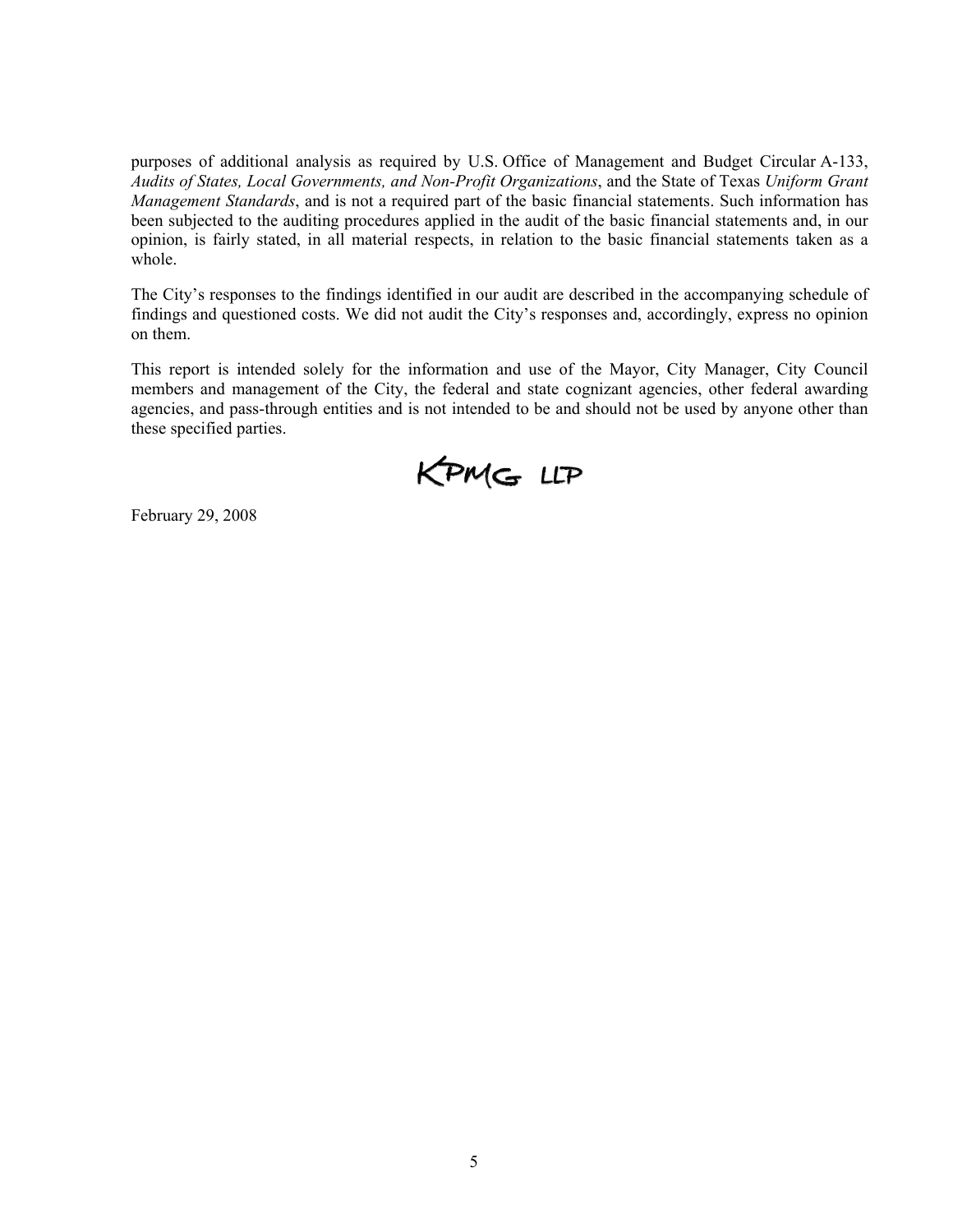#### Schedule of Expenditures of Federal and State Awards

| CFDA#            | <b>Grant</b> title                                                                           | <b>Federal/state</b><br>expenditures | Federal, state<br>or pass-through<br>grant number |
|------------------|----------------------------------------------------------------------------------------------|--------------------------------------|---------------------------------------------------|
|                  | Federal awards:                                                                              |                                      |                                                   |
|                  | U.S. Department of Agriculture:                                                              |                                      |                                                   |
| 10.557           | Pass through Texas Department of Health:<br>WIC                                              | \$<br>3,827,765                      | 2007-020878-001                                   |
| 10.557           | <b>WIC</b>                                                                                   | 229,009                              | 2007-020878-001                                   |
| 10.557           | <b>WIC</b>                                                                                   | 1,105,574                            | 2007-020878-001                                   |
| 10.557<br>10.557 | WIC<br>WIC                                                                                   | 597,254<br>33,123                    | 7460007499-06-13<br>7460007499-06-13              |
| 10.557           | <b>WIC</b>                                                                                   | 185,948                              | 7460007499-06-13                                  |
|                  | Total U.S. Department of Agriculture                                                         | 5,978,673                            |                                                   |
| 12.607           | U.S. Department of Defense:<br><b>BRAC</b> Growth Planning                                   | 301,595                              | RA0619-07-01                                      |
|                  | Total U.S. Department of Defense                                                             | 301,595                              |                                                   |
|                  | U.S. Department of Housing & Urban Development:                                              |                                      |                                                   |
| 14.218           | <b>Community Development Block Grant</b>                                                     | 362,455                              | B-02-MC-48-0015                                   |
| 14.218           | Community Development Block Grant                                                            | 1,142,242                            | B-04-MC-48-0015                                   |
| 14.218<br>14.218 | Community Development Block Grant<br><b>Community Development Block Grant</b>                | 5,853,967                            | B-05-MC-48-0016                                   |
| 14.218           | <b>Community Development Block Grant</b>                                                     | 50,847<br>1,389,045                  | B-05-MC-48-0016<br>B-05-MC-48-0016                |
| 14.218           | Community Development Block Grant                                                            | 1,352,001                            | B-05-MC-48-0016                                   |
| 14.218           | <b>Community Development Block Grant</b>                                                     | 1,453,414                            | B-05-MC-48-0016                                   |
|                  | <b>Total CFDA #14.218</b>                                                                    | 11,603,971                           |                                                   |
| 14.231<br>14.231 | <b>Emergency Shelter Grants</b><br><b>Emergency Shelter Grants</b>                           | 1,543<br>385,665                     | S-05-MC-48-0005<br>S-06-MC-48-0005                |
|                  | Total CFDA #14.231                                                                           | 387,208                              |                                                   |
| 14.235           | <b>Supportive Housing Program</b>                                                            | 35,958                               | TX01B902001                                       |
|                  | <b>Total CFDA #14.235</b>                                                                    | 35,958                               |                                                   |
| 14.239           | Home Investment Partnership                                                                  | 160,143                              | M-03-MC-48-0213                                   |
| 14.239           | Home Investment Partnership                                                                  | 718,385                              | M-04-MC-48-0213                                   |
| 14.239<br>14.239 | Home Investment Partnership<br>Home Revolving Loan Fund                                      | 655,029<br>1,584,732                 | M-05-MC-48-0213<br>M-03-MC-48-0213                |
| 14.239           | Home Investment Partnership                                                                  | 418,909                              | M-06-MC-48-0213                                   |
|                  | <b>Total CFDA #14.239</b>                                                                    | 3,537,198                            |                                                   |
| 14.244           | Empowerment Zone 1st Neighborhoods Program                                                   | 958                                  | EZ99TX0013                                        |
| 14.244           | <b>Empowerment Zone</b>                                                                      | 1,397,066                            | EZ99TX0013                                        |
| 14.900           | <b>Total CFDA #14.244</b><br>Lead Hazard Control                                             | 1,398,024<br>53,670                  | TXLHB0237-03                                      |
|                  |                                                                                              |                                      |                                                   |
|                  | Total CFDA #14.900                                                                           | 53,670                               |                                                   |
|                  | Total U.S. Department of Housing $&$<br>Urban Development                                    | 17.016.029                           |                                                   |
|                  | U.S. Department of Justice:                                                                  |                                      |                                                   |
| 16.523           | Pass through Governor's Office of Criminal Justice:<br>Juvenile Justice Block Grant - SHOCAP |                                      |                                                   |
|                  |                                                                                              | 14,597                               | JB-05-J20-13359-08                                |
| 16.575           | Total CFDA #16.523<br>Victims of Crime Act                                                   | 14,597                               | VA-06-V30-13590-08                                |
|                  | Total CFDA #16.575                                                                           | 73,474                               |                                                   |
|                  |                                                                                              | 73,474                               |                                                   |
| 16.576           | Victims Assistance Grant<br>Total CFDA #16.576                                               | 35,922                               | 07-00337                                          |
|                  |                                                                                              | 35,922                               |                                                   |
| 16.582           | Victims Assistance Discretionary Grant                                                       | 52,211                               | 06-G01918                                         |
|                  | Total CFDA #16.582                                                                           | 52,211                               |                                                   |
| 16.588           | Violence Against Women Formula Grant                                                         | 53,336                               | WF-04-V30-13413-07                                |
|                  | Total CFDA #16.588                                                                           | 53,336                               |                                                   |
| 16.580           | Local Law Enforcement Block Grant                                                            | 91,838                               | 2004-LB-BX-0865                                   |
|                  | Total CFDA #16.580                                                                           | 91,838                               |                                                   |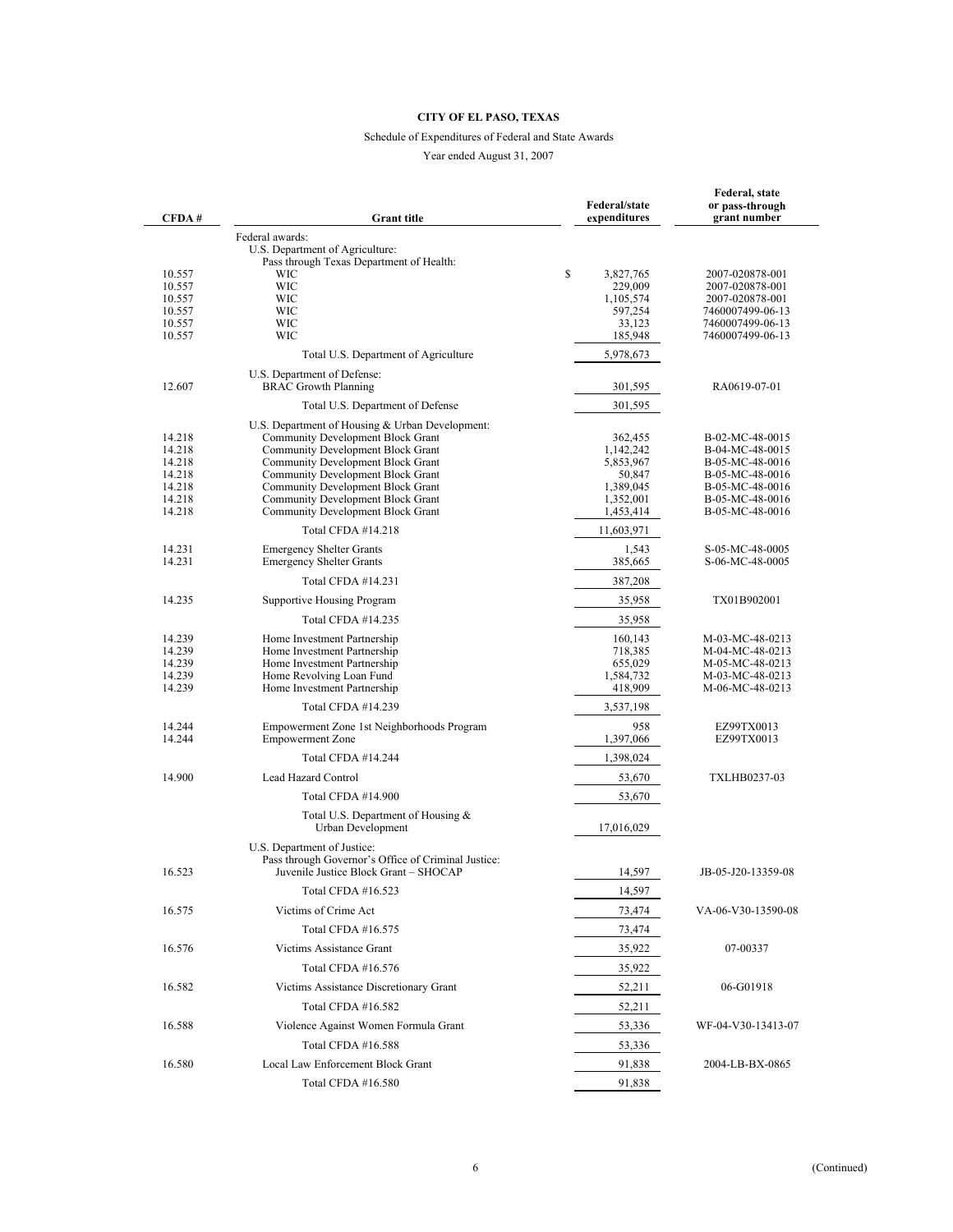#### Schedule of Expenditures of Federal and State Awards

| CFDA#            | <b>Grant title</b>                                                                          | <b>Federal/state</b><br>expenditures | Federal, state<br>or pass-through<br>grant number |
|------------------|---------------------------------------------------------------------------------------------|--------------------------------------|---------------------------------------------------|
| 16.607           | <b>Bulletproof Vest Program</b>                                                             | \$<br>5,056                          |                                                   |
|                  | Total CFDA #16.607                                                                          | 5,056                                |                                                   |
| 16.710           | COPS Universal Hiring Award                                                                 | 444,829                              | 95CCWX0207                                        |
| 16.710           | G210716 COPS Step Schools FY06                                                              | 24,995                               | 95CCWX0207                                        |
| 16.710           | COPS in Schools                                                                             | (1)                                  | 2001SHWX0634                                      |
| 16.710           | COPS in School '04                                                                          | 129,381                              | 2002CLWX0009                                      |
| 16.710           | 210515 Human Trafficking Grant                                                              | 178,782                              | 2005-VTBX-0014                                    |
| 16.710           | G210619 COPS Sec our Schools                                                                | 13,372                               | 2003-CKWX-0444                                    |
|                  | Total CFDA #16.710                                                                          | 791,358                              |                                                   |
| 16.738           | TPA Tech & Program                                                                          | 17,364                               | 2006-DJ-BX-0121                                   |
|                  | Total CFDA #16.738                                                                          | 17,364                               |                                                   |
|                  | Total U.S. Department of Justice                                                            | 1,135,156                            |                                                   |
| 20.106           | U.S. Department of Transportation:<br>Airport Improvement Grant                             | 10,344,392                           | AIP3-48-0077-2002                                 |
|                  | Total CFDA #20.106                                                                          | 10,344,392                           |                                                   |
| 20.507           | Federal Transit Program                                                                     | 15,267,942                           | Various                                           |
|                  | <b>Total CFDA #20.507</b>                                                                   | 15,267,942                           |                                                   |
|                  | Pass through State Department of Highways                                                   |                                      |                                                   |
|                  | and Public Transportation:                                                                  |                                      |                                                   |
| 20.600           | <b>TXDOT Click It or Ticket</b>                                                             | 10,708                               | 587XXF6174                                        |
| 20.600           | <b>TXDOT</b> Underage Drinking Initiative                                                   | 33,274                               | 587XXF6001                                        |
| 20.600           | <b>TXDOT Click It or Ticket</b>                                                             | 7,477                                | 587XXF6126                                        |
| 20.600           | <b>TXDOT</b> Comprehensive Step<br><b>TXDOT Click It or Ticket</b>                          | 84,721<br>6,929                      | 586XXF6027                                        |
| 20.600<br>20.600 | <b>TXDOT Safe Communities</b>                                                               | 11,970                               | 586XXF6152<br>586XXF6056                          |
| 20.600           | TXDOT Safe Communities FY '07                                                               | 73,731                               | 587XXF6107                                        |
| 20.600           | TXDOT Communities Step FY '07                                                               | 431,429                              | 587XXF6048                                        |
| 20.600           | TXDOT Impaired FY '07                                                                       | 11,240                               | 586XXF9199                                        |
|                  | Total CFDA #20.600                                                                          | 671,479                              |                                                   |
| 20.205           | TIP Planning Funds                                                                          | 194,647                              |                                                   |
| 20.205           | FHWA/TSDOT/MPO FY00                                                                         | 729                                  |                                                   |
| 20.205           | BIP Border Improvement Program FY02                                                         | 83,739                               |                                                   |
| 20.205           | <b>BIP New Mexico</b>                                                                       | 13,870                               |                                                   |
| 20.205           | <b>BIP</b> Local Private                                                                    | 9,712                                |                                                   |
| 20.205<br>20.205 | <b>BIP</b> Airport<br><b>BIP City</b>                                                       | 16,664<br>2,761                      |                                                   |
| 20.205           | FHWA / NMSHTD / MPO FY'05                                                                   | 815                                  |                                                   |
| 20.205           | FHWA/TXDOT/MPO FY05                                                                         | 67,439                               |                                                   |
| 20.205           | NM SPECIAL STUDIES                                                                          | 5,346                                |                                                   |
| 20.205           | <b>FHWA BORDER WIZARD '05</b>                                                               | 13,331                               |                                                   |
| 20.205           | FHWA/NMSH/MPO FY06                                                                          | 3,174                                |                                                   |
| 20.205           | FHWA/TXDOT/MPO FY06                                                                         | 122,669                              |                                                   |
| 20.205<br>20.205 | G780701 FHWA/NMDOT/MPO FY07                                                                 | 57,797                               |                                                   |
|                  | G780703 FHWA/TXDOT/MPO FY07                                                                 | 1,117,225                            |                                                   |
|                  | <b>Total CFDA #20.205</b>                                                                   | 1,709,918                            |                                                   |
|                  | Total U.S. Department of Transportation                                                     | 27,993,731                           |                                                   |
|                  | Environmental Protection Agency:<br>Pass through Texas Commission on Environmental Quality: |                                      |                                                   |
| 66.001           | <b>TCEO Air Polution</b>                                                                    | 5,975                                | A-006154-06-0                                     |
| 66.001           | <b>TCEQ Pass Thru</b>                                                                       | 61,312                               | 582-6-72616                                       |
| 66.001           | <b>EPA Air Polution</b>                                                                     | 50,824                               | A-006154-04-0                                     |
| 66.001           | <b>TCEO</b> Whole Air Polution                                                              | 258,005                              | A-006154-05-0                                     |
| 66.001           | <b>TCEQ PM Sampling</b>                                                                     | 44,107                               | 585-5-55865                                       |
| 66.001           | <b>TCEQ Whole Air Polution</b>                                                              | 7,815                                | 585-5-55897                                       |
| 66.001           | <b>EPA Air Quality</b>                                                                      | 304,025                              | 582-6-74931                                       |
| 66.001           | <b>TCEO Pass Thru</b>                                                                       | 7,837                                | 582-6-72616                                       |
| 66.001           | <b>EPA Air Quality</b>                                                                      | 85,263                               | 582-6-74391                                       |
| 66.001           | <b>TCEQ Whole Air Polution</b>                                                              | 28                                   | 582-6-72670                                       |
|                  |                                                                                             |                                      |                                                   |
| 66.001<br>66.001 | <b>TCEQ PM Sampling</b><br><b>EPA Air Quality</b>                                           | 1,990<br>1,218                       | 582-5-55865<br>582-5-55586                        |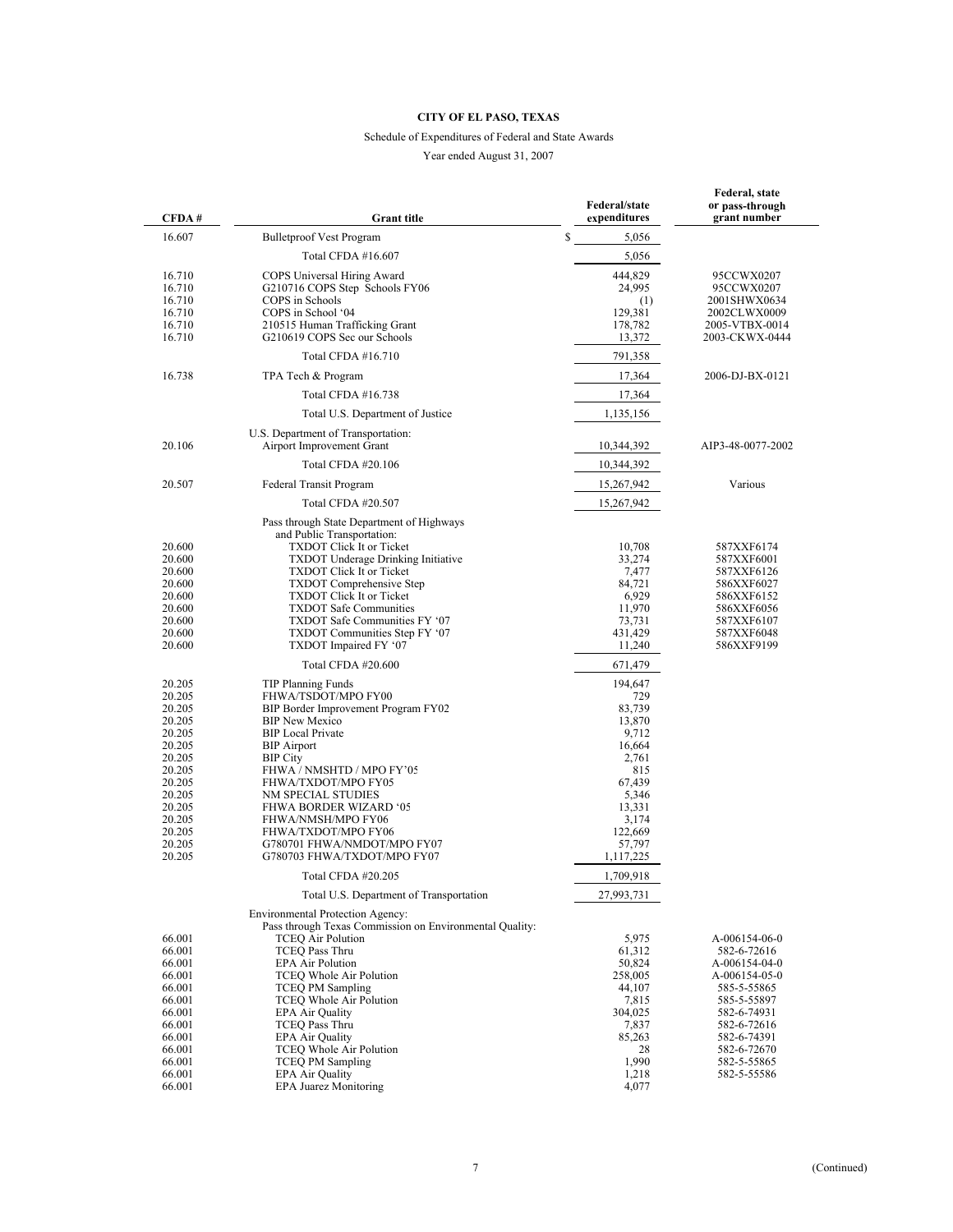#### Schedule of Expenditures of Federal and State Awards

| CFDA#                                | <b>Grant</b> title                                                                                                                                                                                       | <b>Federal/state</b><br>expenditures    | Federal, state<br>or pass-through<br>grant number                             |
|--------------------------------------|----------------------------------------------------------------------------------------------------------------------------------------------------------------------------------------------------------|-----------------------------------------|-------------------------------------------------------------------------------|
| 66.001<br>66.001                     | <b>EPA Juarez Monitoring</b><br>Border Air Monitoring                                                                                                                                                    | S<br>(28)<br>28,156                     | 582-5-55886                                                                   |
|                                      | <b>Total CFDA #66.001</b>                                                                                                                                                                                | 860,604                                 |                                                                               |
| 66.801<br>66.801                     | <b>TDH</b> Asbestos<br><b>TDH</b> Asbestos                                                                                                                                                               | 7,147<br>(2,914)                        | 746007499C-2006-01<br>746007499-2006-10                                       |
|                                      | Total CFDA #66.801                                                                                                                                                                                       | 4,233                                   |                                                                               |
|                                      | <b>Total Environmental Protection Agency</b>                                                                                                                                                             | 864,837                                 |                                                                               |
| 94.011<br>94.011                     | Corporation for National and Community Service:<br>Foster Grandparent Program<br>Foster Grandparent Program                                                                                              | 491,078<br>41,022                       | 04SFWTX008<br>04SFWTX008                                                      |
|                                      | Total CFDA #94.011                                                                                                                                                                                       | 532,100                                 |                                                                               |
| 94.002<br>94.002<br>94.002           | Retired Seniors Volunteer Program<br>Retired Seniors Volunteer Program<br>Retired Seniors Volunteer Program                                                                                              | 136,751<br>(4,656)                      | 05RWTX007<br>04SRWTX016<br>05SRWTX007                                         |
|                                      | Total CFDA #94.002                                                                                                                                                                                       |                                         |                                                                               |
|                                      |                                                                                                                                                                                                          | 132,095                                 |                                                                               |
|                                      | Total Corporation for National and<br>Community Service                                                                                                                                                  | 664,195                                 |                                                                               |
| 97.044<br>97.044                     | Department of Homeland Security:<br>Pass through Texas Department of Public Safety:<br>FIRE SPECIAL OPS -EPA<br><b>FIRE SAFETY FOR SENIORS</b>                                                           | (218)<br>2,174                          | 3216 EM TX                                                                    |
|                                      | Total CFDA #97.044                                                                                                                                                                                       | 1,956                                   |                                                                               |
| 97.071<br>97.071<br>97.071<br>97.071 | <b>MMRS</b> Sustainment<br>MMRS'03 CONTRACT<br>MMRS CAPABILTY ASSESSMN<br><b>MMRS-Medical Response System</b>                                                                                            | 35,047<br>75,105<br>70,571<br>1,660,226 | EMW-2004-FP-02039<br>EMW-2003-FP-02038<br>EMW-2004-GR-0808<br>2005-GE-T5-4025 |
|                                      | Total CFDA #97.071                                                                                                                                                                                       | 1,840,949                               |                                                                               |
| 97.004                               | <b>FIREFIGHTER GRNT PROG</b>                                                                                                                                                                             | (49,076)                                | EMW-2004-FG-07278                                                             |
|                                      | Total CFDA #97.004                                                                                                                                                                                       | (49,076)                                |                                                                               |
| 97.005                               | State Homeland Security grant                                                                                                                                                                            | 91,684                                  | 2006-GE-T6-0068                                                               |
|                                      | Total CFDA #97.005                                                                                                                                                                                       | 91,684                                  |                                                                               |
| 97.042<br>97.042                     | Emergency Management FY2006<br>Emergency Management FY2007                                                                                                                                               | 45,251<br>225,146                       | EMT-2006-GR-0107                                                              |
|                                      | Total CFDA #97.042                                                                                                                                                                                       | 270,397                                 |                                                                               |
| 97.072                               | Canine Grant                                                                                                                                                                                             | 251,000                                 |                                                                               |
|                                      | Total CFDA #97.072                                                                                                                                                                                       | 251,000                                 |                                                                               |
| 97.073                               | TEEK 2004 SHSP                                                                                                                                                                                           | (1, 536)                                | 2004-SHSP-24000                                                               |
|                                      | Total CFDA #97.073                                                                                                                                                                                       | (1, 536)                                |                                                                               |
| 97.078                               | Bufferzone grant                                                                                                                                                                                         | 49,739                                  | 2005-BZPP-24000                                                               |
|                                      | Total CFDA #97.078                                                                                                                                                                                       | 49,739                                  |                                                                               |
| 97.036<br>97.036                     | FEMA-HURRICANE KATRINA<br>Storm 2006 Disaster - Presidential Declaration                                                                                                                                 | 376<br>100,067                          | 3216 EM TX<br>DR-1658-TX                                                      |
|                                      | Total CFDA #97.036                                                                                                                                                                                       | 100,443                                 |                                                                               |
|                                      | <b>Total Department of Homeland Security</b>                                                                                                                                                             | 2,555,556                               |                                                                               |
| 45.310<br>45.310<br>45.310<br>45.310 | U.S. Department of Education:<br>Pass through Texas State Library:<br>Library Services TTPLS<br>Library Services TTPLS<br>Technical Assistance Negotiated Grant<br>Technical Assistance Negotiated Grant | 7,075<br>373,452<br>740<br>61,813       | 470-06-005<br>470-07-005<br>476-05-015<br>476-05-015                          |
|                                      | Total CFDA #45.310                                                                                                                                                                                       | 443,080                                 |                                                                               |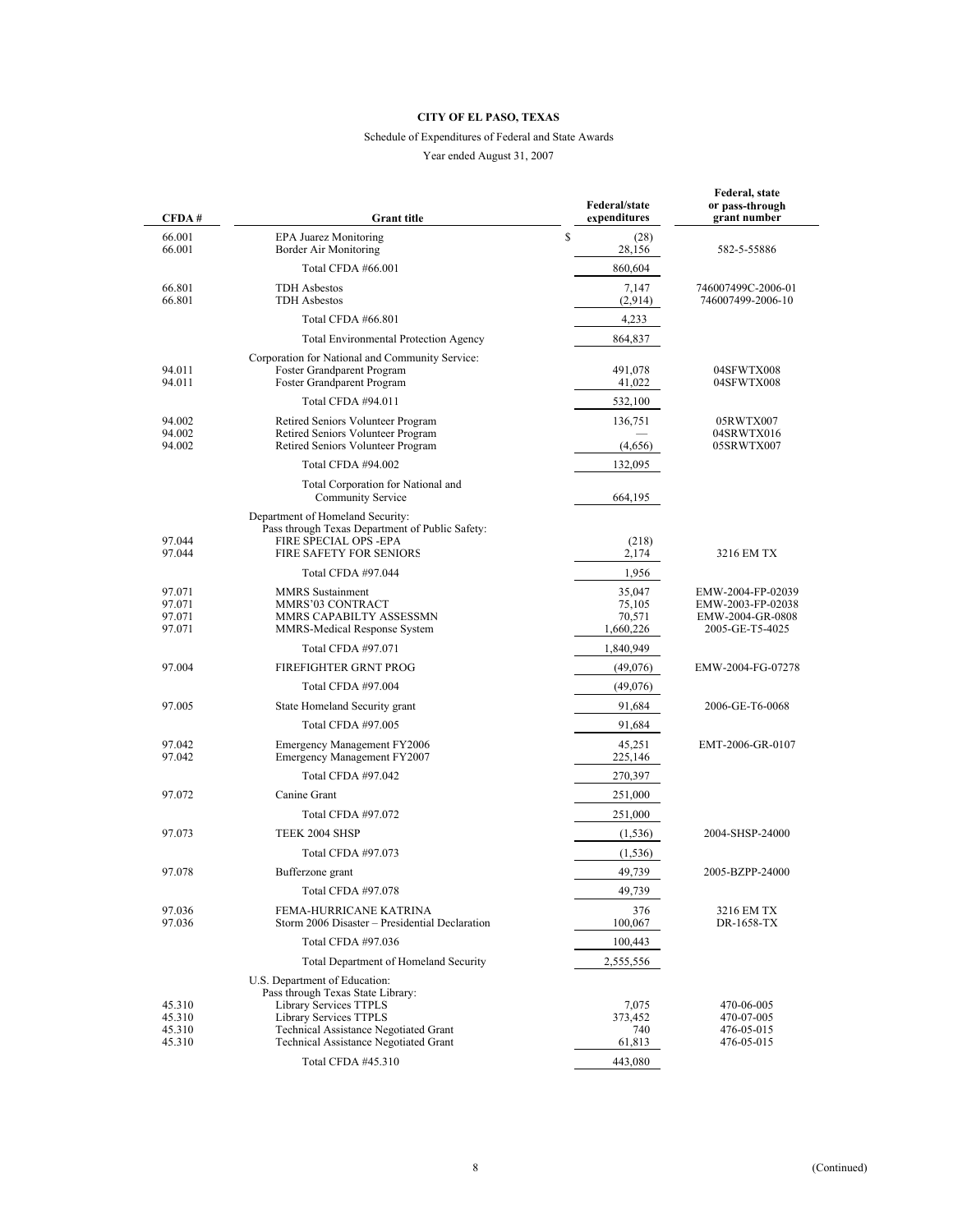#### Schedule of Expenditures of Federal and State Awards

| CFDA#                                | <b>Grant</b> title                                                                                 | Federal/state<br>expenditures          | Federal, state<br>or pass-through<br>grant number                  |
|--------------------------------------|----------------------------------------------------------------------------------------------------|----------------------------------------|--------------------------------------------------------------------|
| 45.024                               | <b>TCA Exhibits FY07</b>                                                                           | \$<br>4,533                            |                                                                    |
| 45.024<br>45.024                     | TCA Core Support FY07<br>TCA Subgrant Award FY07                                                   | 2,630<br>17,534                        | 07-28110<br>07-28111                                               |
|                                      | Total CFDA #45.02                                                                                  | 24,697                                 |                                                                    |
| 45.025<br>45.025                     | NEA - The Big Read<br>NEA - Arts in Education                                                      | 16,351<br>11,060                       |                                                                    |
|                                      | Total CFDA #45.025                                                                                 | 27,411                                 |                                                                    |
|                                      | Total U.S. Department of Education                                                                 | 495,188                                |                                                                    |
| 93.243                               | U.S. Department of Health & Human Services:<br>HHSC - Substance Abuse Grant                        | 1                                      | 1H79SM54759-01                                                     |
|                                      | Total CFDA #93.243                                                                                 | $\mathbf{1}$                           |                                                                    |
| 93.116<br>93.116                     | Center for Disease Control:<br>CDC TB Outreach<br>CDC TB Outreach                                  | 114,292<br>23,384                      | 2007-021980, Attach 001<br>7460007499-02-05                        |
| 93.116                               | CDC TB Outreach                                                                                    | 115,539                                | 7460007499-2007-01                                                 |
|                                      | Total CFDA #93.116                                                                                 | 253,215                                |                                                                    |
| 93.944<br>93.944                     | <b>Sexually Transmitted Disease</b><br>STD/HIV                                                     | 46,772<br>12,680                       | 7460007499-2007-02<br>7460007499-2005-01                           |
| 93.944<br>93.944                     | HIV Surveillance<br><b>HIV Surveillance</b>                                                        | 2,742<br>13,351                        | 7460007499-2006-04<br>7460007499-2007-03                           |
|                                      | Total CFDA #93.944                                                                                 | 75,545                                 |                                                                    |
| 93.994<br>93.994                     | Title V FEES - FY05<br><b>TDH Vector Initiative</b>                                                | 10,849<br>(3,918)                      | 746007499A-2006-01<br>746007499A-2006-03                           |
|                                      | Total CFDA #93.994                                                                                 | 6,931                                  |                                                                    |
| 93.197                               | Childhood Lead Poisoning Prevention Program                                                        | 24,999                                 | 7460007499E-2007                                                   |
|                                      | Total CFDA #93.197                                                                                 | 24,999                                 |                                                                    |
|                                      | Health Care and Other Facilities:                                                                  |                                        |                                                                    |
| 93.887<br>93.887<br>93.887<br>93.887 | OPHP/Bioterrorism<br>OPHP/Bioterrorism<br>Lab Bio Terrorism Preparedness<br>211 AREA INFO CNTR '06 | 78,029<br>874,204<br>379,290<br>85,807 | 7460007499-2006-07<br>7460007499-2006-08<br>HHSC 529-06-004-00018B |
| 93.887                               | 211 AREA INFO CNTR '07                                                                             | 70,405                                 |                                                                    |
|                                      | Total CFDA #93.887                                                                                 | 1,487,735                              |                                                                    |
| 93.268                               | Pass through Texas Department of Health:<br>CDC Nonmonetary Assistance - Immunizations             | 3,365,282                              |                                                                    |
|                                      | Total CFDA #93.268                                                                                 | 3,365,282                              |                                                                    |
|                                      | Total U.S. Department of Health and<br>Human Services                                              | 5,213,708                              |                                                                    |
| 7.000                                | Executive Office of the President:<br>HIDTA - STING                                                | 9,440                                  | I5PSWP574                                                          |
| 7.000                                | <b>HIDTA - STING-RDI</b>                                                                           | 5,517                                  | I5PSWP574                                                          |
| 7.000                                | HIDTA – STING<br>HIDTA - ENTERPRISE 2006                                                           | 757,056                                | I6PSWP574                                                          |
| 7.000<br>7.000                       | HIDTA – GRAB                                                                                       | 6,546<br>393                           | I6PSWP574<br>I4PSWP574                                             |
| 7.000                                | HIDTA – Intelligence Initiative FY2004                                                             | 468                                    | I4PSWP574                                                          |
| 7.000                                | HIDTA - Intelligence Initiative FY2005<br>HIDTA - Intelligence Initiative FY2006                   | 2,390                                  | I5PSWP574                                                          |
| 7.000<br>7.000                       | HIDTA - Multiagency FY2005                                                                         | 111,439<br>21,306                      | I6PSWP574<br>I5PSWP574                                             |
| 7.000                                | HIDTA – Multiagency FY2006                                                                         | 164,486                                | I6PSWP574                                                          |
| 7.000                                | HIDTA - Stash House Initiative FY2005                                                              | 784                                    | I5SPWP574                                                          |
| 7.000                                | HIDTA – Stash House Initiative FY2005 – DHI                                                        | 8                                      | I5PSWP574                                                          |
| 7.000<br>7.000                       | HIDTA - Stash House Initiative FY2006<br>HIDTA - Transportation 2005                               | 221,655<br>1,255                       | I6PSWP574<br>I5SPWP574                                             |
| 7.000                                | HIDTA - Transportation 2006                                                                        | 17,852                                 | I6PSWP574                                                          |
| 7.000                                | HIDTA - FUGITIVE FY'06                                                                             | 7,819                                  | I6PSWP574                                                          |
| 7.000                                | G210732 HIDTA STING-DHI FY06                                                                       | 38,835                                 | I7PSWP574                                                          |
| 7.000                                | G210733 HIDTA S.HOUSE DHI FY06                                                                     | 10,680                                 | I7PSWP574                                                          |
| 7.000<br>7.000                       | G210722 OCDETF 07 0413<br>G210723 OCDETF 07 0404H                                                  | 5,829<br>2,000                         | I7PSWP574                                                          |
| 7.000                                | G210725 HIDTA STING 2007                                                                           | 464,534                                | I7PSWP574<br>I7PSWP574                                             |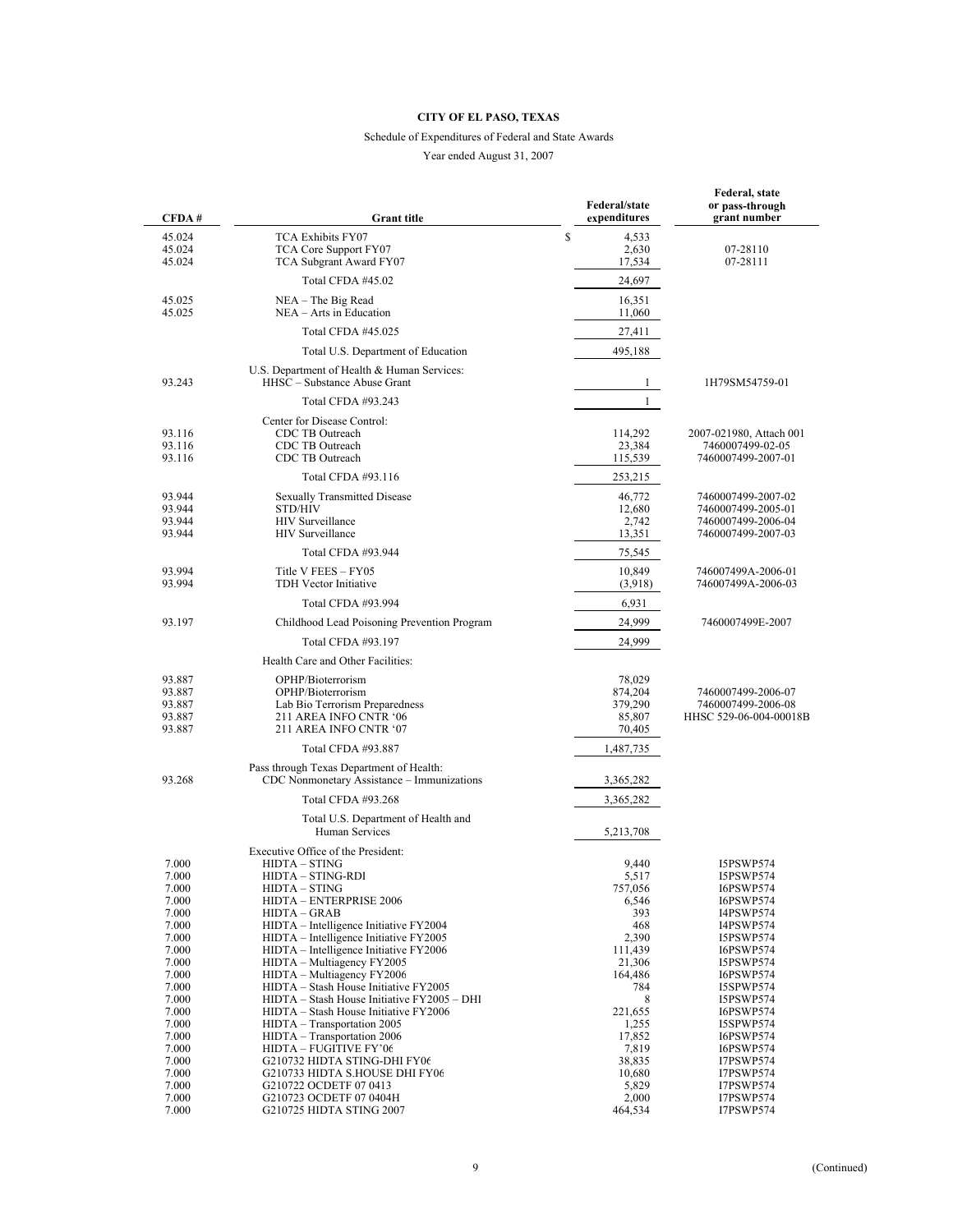#### Schedule of Expenditures of Federal and State Awards

| CFDA#                                              | <b>Grant title</b>                                                                                                                                                                                                                                                                                                                                                                                                                                                                                                                                                                                                                                                                                            |    | <b>Federal/state</b><br>expenditures                                                                                                                                                              | Federal, state<br>or pass-through<br>grant number                                                                                                                                                                                                                                        |
|----------------------------------------------------|---------------------------------------------------------------------------------------------------------------------------------------------------------------------------------------------------------------------------------------------------------------------------------------------------------------------------------------------------------------------------------------------------------------------------------------------------------------------------------------------------------------------------------------------------------------------------------------------------------------------------------------------------------------------------------------------------------------|----|---------------------------------------------------------------------------------------------------------------------------------------------------------------------------------------------------|------------------------------------------------------------------------------------------------------------------------------------------------------------------------------------------------------------------------------------------------------------------------------------------|
| 7.000<br>7.000<br>7.000<br>7.000<br>7.000<br>7.000 | G210726 INTEL 2007<br><b>G210727 STASH HOUSE 2007</b><br>G210728 MULTI 2007<br>G210729 HIDTA ENTERPRISE FY07<br>G210730 HIDTA TRANS FY07<br>G210731 FUGITIVE 2007                                                                                                                                                                                                                                                                                                                                                                                                                                                                                                                                             | \$ | 37,861<br>216,480<br>16,080<br>6,998<br>3,358<br>5,470                                                                                                                                            | I7PSWP574<br>I7PSWP574<br>I7PSWP574<br>I7PSWP574<br>I7PSWP574<br>I7PSWP574                                                                                                                                                                                                               |
|                                                    | Total Executive Office of the President                                                                                                                                                                                                                                                                                                                                                                                                                                                                                                                                                                                                                                                                       |    | 2,136,539                                                                                                                                                                                         |                                                                                                                                                                                                                                                                                          |
|                                                    | Total federal awards                                                                                                                                                                                                                                                                                                                                                                                                                                                                                                                                                                                                                                                                                          | S  | 64, 355, 207                                                                                                                                                                                      |                                                                                                                                                                                                                                                                                          |
|                                                    | State awards:<br>Texas State Library & Archive Commission:<br>E-Rate Library Funds<br>Begin at Birth Grant<br>Loan Star Libraries Grant<br>Total Texas State Library & Archive Commission                                                                                                                                                                                                                                                                                                                                                                                                                                                                                                                     | \$ | 15,413<br>18,129<br>42,532<br>76,074                                                                                                                                                              | 442-07153                                                                                                                                                                                                                                                                                |
|                                                    |                                                                                                                                                                                                                                                                                                                                                                                                                                                                                                                                                                                                                                                                                                               |    |                                                                                                                                                                                                   |                                                                                                                                                                                                                                                                                          |
|                                                    | Texas Department of Aging:<br>Foster Grandparent Program<br>Retired Seniors Volunteer Program                                                                                                                                                                                                                                                                                                                                                                                                                                                                                                                                                                                                                 |    | 3,211<br>28,062                                                                                                                                                                                   | 05SFWTX008<br>05SRWTX024                                                                                                                                                                                                                                                                 |
|                                                    | Total Texas Department of Aging                                                                                                                                                                                                                                                                                                                                                                                                                                                                                                                                                                                                                                                                               |    | 31,273                                                                                                                                                                                            |                                                                                                                                                                                                                                                                                          |
|                                                    | Department of Health & Human Services:<br><b>TDH</b> Tuberculosis<br><b>MEDICAL INSTITUE</b><br><b>HIV</b> Surveillance<br><b>HEALTH FACILITIES 2002</b><br>TDH Office Regional Planning<br>Immunizations FY06 DSH<br>Immunizations FY07 DSH<br>CHS – Fee for Service FY07<br>CHS - Family Planning FY07<br>Title V FEES _ Carryover<br>Title V FEES Carryover<br>CHS Population Based FY07<br>CHS Population Based FY08<br>RLSS-LPHS FY07<br>Bio Terrorism Lab<br>Public Health Preparedness<br><b>Public Health Preparedness</b><br>Tobacco Compliance FY07<br>Total Department of Health & Human Services<br>Texas Commission on Environmental Quality:<br>Pass Through Rio Grande Council of Governments: |    | 305,917<br>8,876<br>22.187<br>2,535<br>6,861<br>77,252<br>1,290,957<br>170,767<br>7,638<br>146,565<br>10,866<br>249,753<br>25<br>183,832<br>(4,173)<br>(92, 424)<br>92,424<br>17,671<br>2,497,529 | 7460007499-20056-07A<br>7460007499B-2007<br>C76HF01346-01-01<br>7460007499-2004-13A<br>7460007499-2006-05<br>2007-021270, Attach 003B<br>2007-020437-001<br>2007-020437-002<br>2006-020403-001<br>2006-020403-001<br>7460007499B-2007, Attach 1<br>7460007499-2004-10<br>2007-020437-002 |
|                                                    | Litter and Illegal clean-up & Community Collection Events<br>DMD Surveillance<br><b>KEPB Took Sheds</b>                                                                                                                                                                                                                                                                                                                                                                                                                                                                                                                                                                                                       |    | 8,353<br>3,000<br>34,477                                                                                                                                                                          |                                                                                                                                                                                                                                                                                          |
|                                                    | Total Pass through Rio Grande Council of<br>Governments                                                                                                                                                                                                                                                                                                                                                                                                                                                                                                                                                                                                                                                       |    | 45,830                                                                                                                                                                                            |                                                                                                                                                                                                                                                                                          |
|                                                    | Governor's Office of Criminal Justice:<br><b>ATPA Border Partners</b>                                                                                                                                                                                                                                                                                                                                                                                                                                                                                                                                                                                                                                         |    | 865,787                                                                                                                                                                                           | SA-T01-10050-07                                                                                                                                                                                                                                                                          |
|                                                    | <b>Total ATPA</b>                                                                                                                                                                                                                                                                                                                                                                                                                                                                                                                                                                                                                                                                                             |    | 865,787                                                                                                                                                                                           |                                                                                                                                                                                                                                                                                          |
|                                                    | <b>Operation Wrangler</b><br><b>Operation Wrangler</b>                                                                                                                                                                                                                                                                                                                                                                                                                                                                                                                                                                                                                                                        |    | 132,691<br>41,381                                                                                                                                                                                 |                                                                                                                                                                                                                                                                                          |
|                                                    | <b>Total Operation Wrangler</b>                                                                                                                                                                                                                                                                                                                                                                                                                                                                                                                                                                                                                                                                               |    | 174,072                                                                                                                                                                                           |                                                                                                                                                                                                                                                                                          |
|                                                    | Pass Through City of Dallas:<br>Internet Crimes Against Children                                                                                                                                                                                                                                                                                                                                                                                                                                                                                                                                                                                                                                              |    | 446                                                                                                                                                                                               |                                                                                                                                                                                                                                                                                          |
|                                                    | Total Pass Through City of Dallas                                                                                                                                                                                                                                                                                                                                                                                                                                                                                                                                                                                                                                                                             |    | 446                                                                                                                                                                                               |                                                                                                                                                                                                                                                                                          |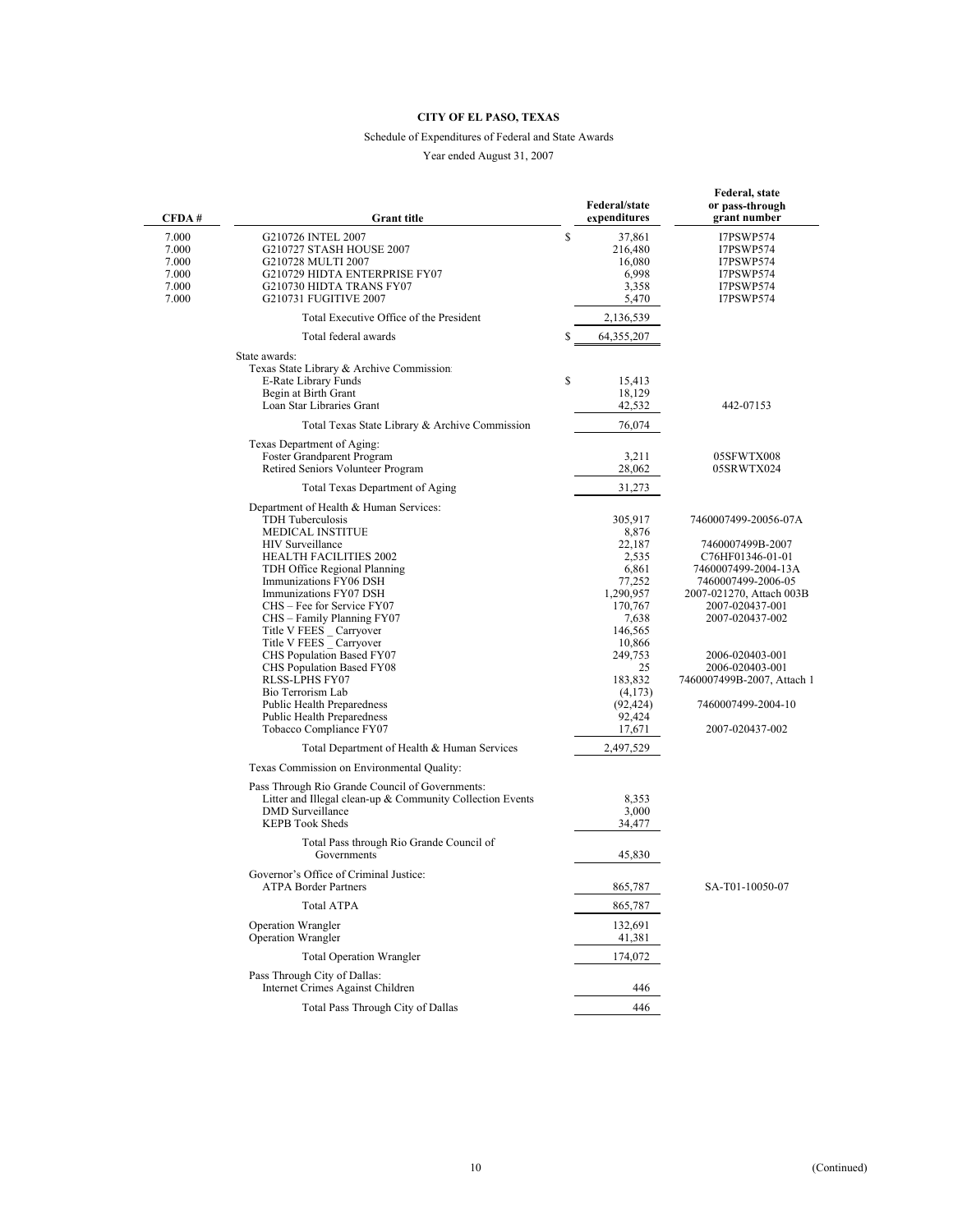#### Schedule of Expenditures of Federal and State Awards

#### Year ended August 31, 2007

| CFDA# | <b>Grant title</b>                                                  | Federal/state<br>expenditures | Federal, state<br>or pass-through<br>grant number |
|-------|---------------------------------------------------------------------|-------------------------------|---------------------------------------------------|
|       | Pass Through Texas Forest Service:<br>Texas Forest Service Arborist | 4,164                         | $02 - 11 - 07$                                    |
|       | Total Texas Forest Service Arborist                                 | 4,164                         |                                                   |
|       | <b>Texas Historical Commission</b>                                  | 827                           | 48-04-ML-0088                                     |
|       | <b>Total Texas Historical Commission</b>                            | 827                           |                                                   |
|       | Total state awards                                                  | 3,696,002                     |                                                   |
|       | Total federal and state awards                                      | 68,051,209                    |                                                   |

See accompanying notes to schedule of expenditures of federal and state awards.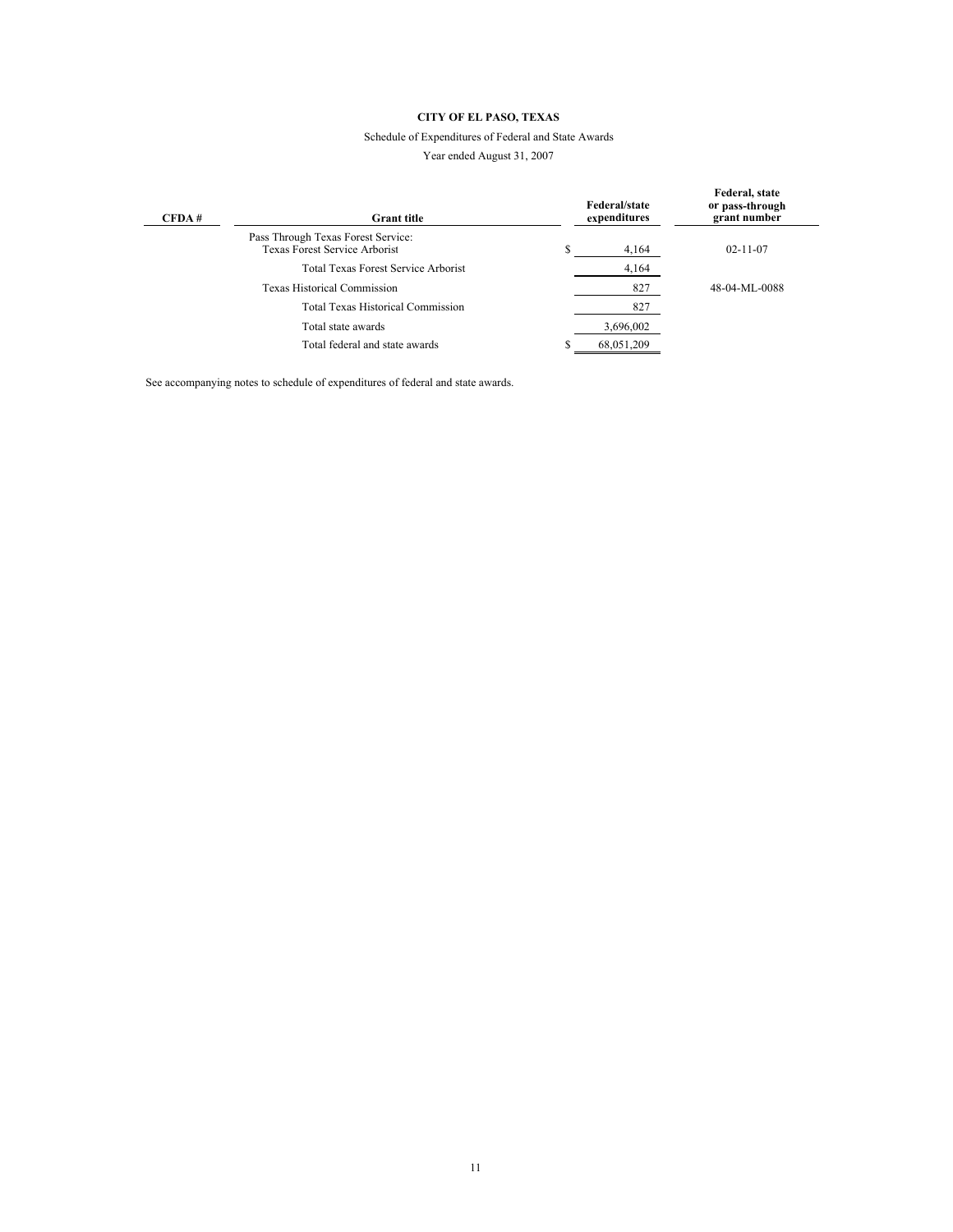#### Notes to Schedule of Expenditures of Federal and State Awards

Year ended August 31, 2007

#### **(1) General**

#### *Overview of the City of El Paso, Texas' Fiscal 2007 Annual Audit*

The City of El Paso, Texas (the City) is the recipient of various federal and state awards. The grant programs are administered by various departments within the City. The activities of these organizations are monitored by City staff to ensure compliance with the requirements of the underlying grants.

The accompanying schedule of expenditures of federal and state awards presents activity of all federal and state financial assistance programs of the City for the year ended August 31, 2007, except for the financial assistance received by the Public Service Utilities Board – City of El Paso. The accompanying schedule of federal and state awards does not include expenditures of the Public Service Board – City of El Paso. The City's reporting entity is defined in note  $1(A)$  to the City's basic financial statements. Federal and state awards received directly from federal and state agencies, as well as federal and state financial assistance passed through other entities, are included on the schedule of expenditures of federal and state awards.

#### **(2) Basis of Accounting**

The accompanying schedule of expenditures of federal and state awards is presented using the cash basis of accounting except for the FAA Airport Improvement grant and the FTA Capital and Planning grants, which use the full accrual basis of accounting.

#### **(3) Revolving Loan Programs**

The City administers federal loan programs. These programs are initiated with a grant of federal funds and are sustained after the original money is disbursed in loans by using principal payments for subsequent loans to qualified borrowers. The interest received is considered to be program income and is used to pay administrative costs associated with the programs as well as for subsequent loans. As of August 31, 2007, outstanding principal balances of these loans were as follows:

| Federal grantor/program title                                                                                                                       | Federal<br>CFDA No.        |   | Loans<br>receivable<br>principal      |
|-----------------------------------------------------------------------------------------------------------------------------------------------------|----------------------------|---|---------------------------------------|
| Department of Housing and Urban Development:<br><b>Community Development Block Grant</b><br>Home Investment Partnerships<br><b>Empowerment Zone</b> | 14.218<br>14.239<br>14.244 |   | 18,129,306<br>25,861,203<br>3,204,605 |
| Total revolving loans                                                                                                                               |                            | S | 47, 195, 114                          |

### **(4) Commodities**

The Texas Department of Health provided vaccines to the El Paso City – County Health Department. All vaccines are funded by the Center for Disease Control in the amount of \$3,365,282 as shown in the schedule of expenditures of federal and state awards, CFDA No. 93.268.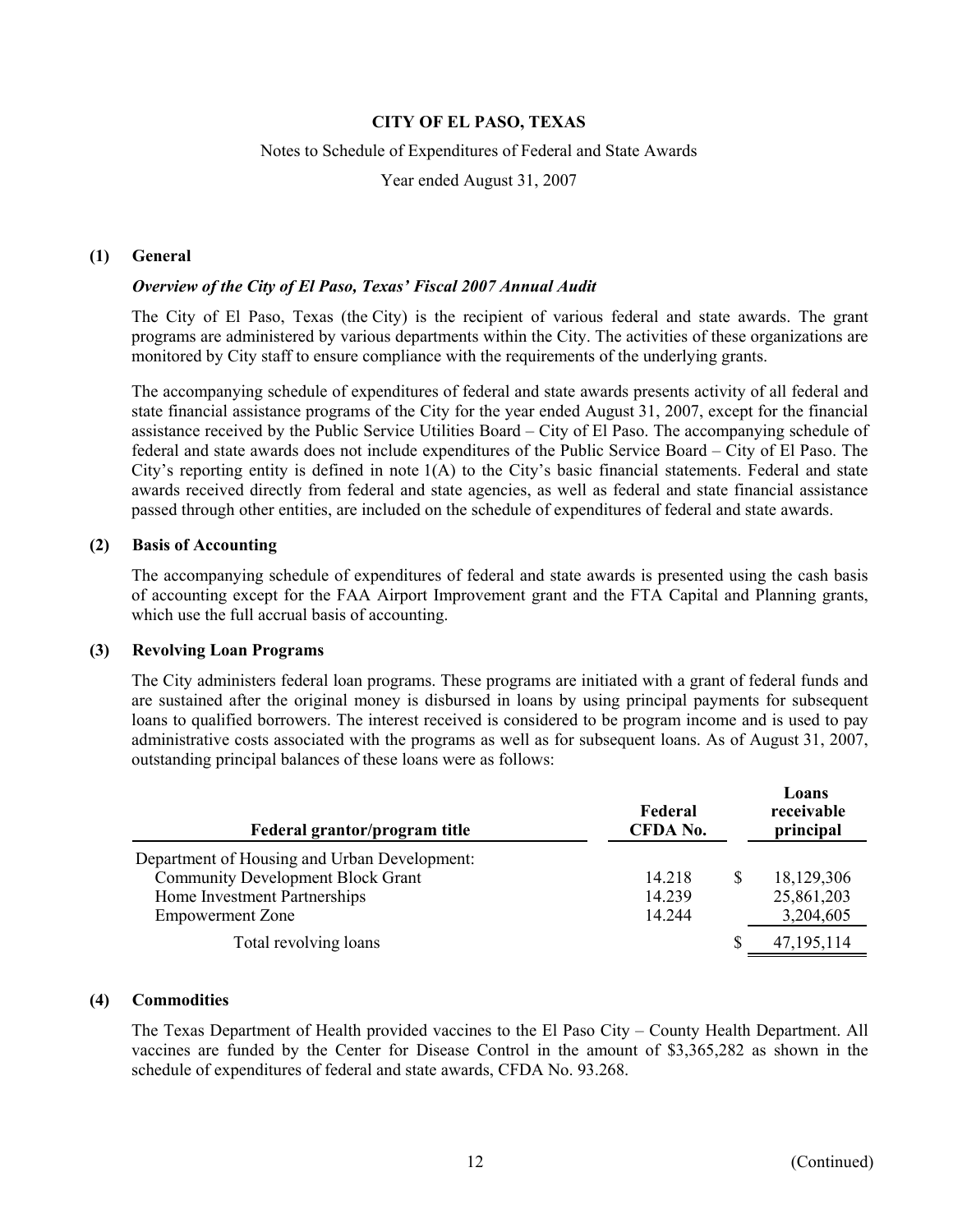#### Notes to Schedule of Expenditures of Federal and State Awards

Year ended August 31, 2007

#### **(5) Federal Loan**

During fiscal year ended August 31, 1992, the City received a \$3,000,000 federal loan for construction work on the International Zaragosa Bridge. The balance of the loan at August 31, 2007 is \$1,450,000.

There are no significant continuing compliance requirements.

#### **(6) Adjustments to Revenue and Expenditures**

The accompanying schedule reflects certain adjustments resulting from final adjustments to closed grants and transfers between grants. As a result, certain grants show negative expenditures.

#### **(7) Relationship to Financial Statements**

Federal and state financial assistance programs are reported in the City's financial statements primarily in the Community Development Block Grants and Non-Major Governmental Funds. Certain programs are included in the enterprise funds, of which certain grants are reported as capital contributions in the Income (Loss) Before Capital Contributions and Transfers section of the Statement of Revenue, Expenses, and Changes in Fund Net Assets (Deficit) Proprietary Funds.

#### **(8) Relationship to Federal and State Financial Reports**

Amounts reported in the accompanying schedule of expenditures of federal and state awards may not agree with the amounts reported in the related federal and state financial reports filed with grantor agencies because of accruals that would be included in the subsequent reports filed with the agencies.

#### **(9) Funds Passed Through to Subrecipients**

#### *(a) Federal Funds*

During the fiscal year ended August 31, 2007, the City passed through \$1,402,848 of Community Development Block Grant funds (CFDA No. 14.218), \$1,240,140 of Empowerment Zone funds (CFDA No. 14.244), \$35,958 of Supportive Housing funds (CFDA No. 14.235), and \$387,208 of Emergency Shelter Grant funds (CFDA No. 14.231) for subrecipient expenditures.

#### *(b) State of Texas Funds*

No State of Texas funds were passed through to subrecipients in 2007.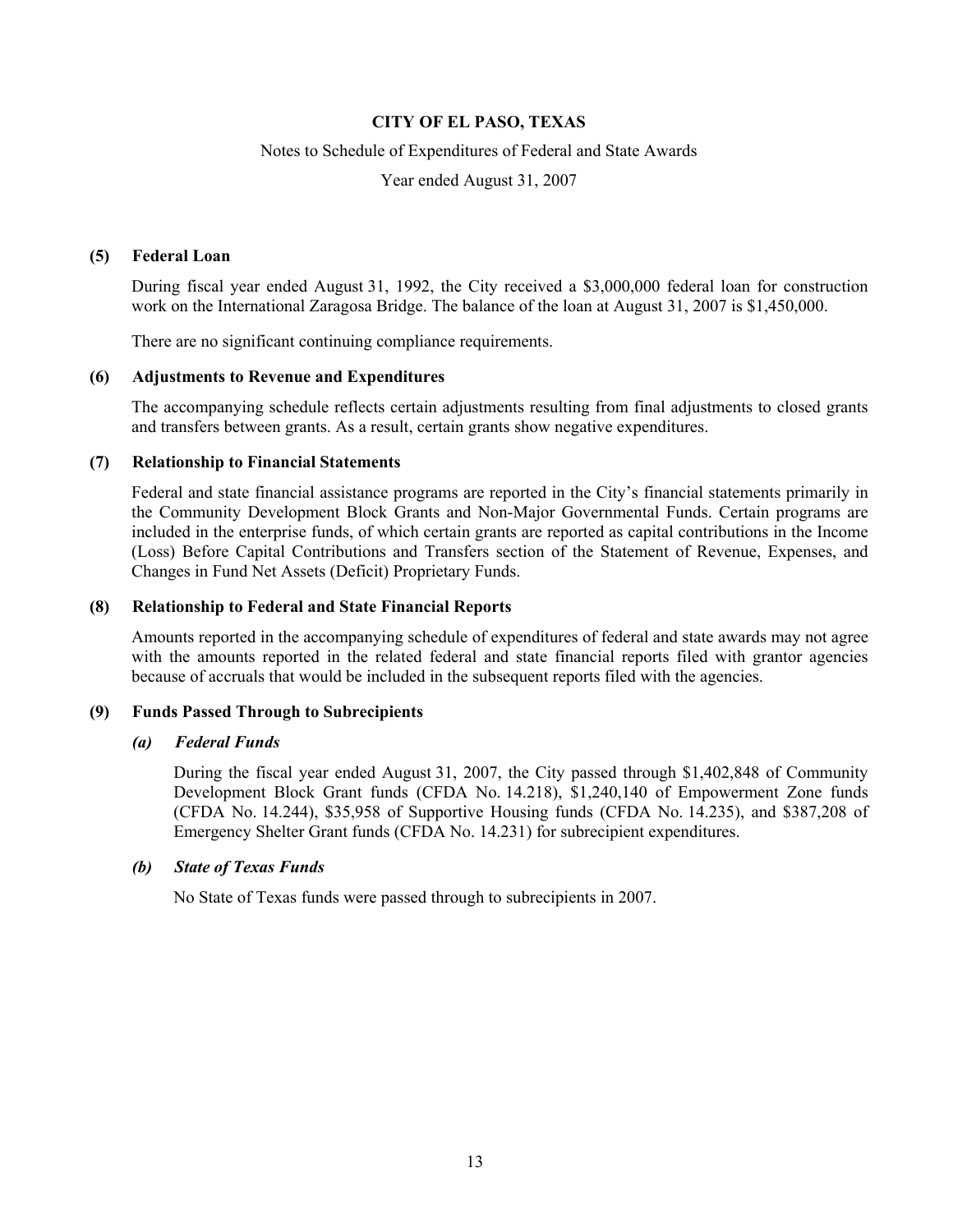Schedule of Findings and Questioned Costs

Year ended August 31, 2007

## **Section I – Summary of Auditors' Results**

## **Financial Statements**

| Type of auditors' report issued:                                     |                                                                                                                           | Unqualified         |                                                                                          |  |
|----------------------------------------------------------------------|---------------------------------------------------------------------------------------------------------------------------|---------------------|------------------------------------------------------------------------------------------|--|
|                                                                      | Internal control over financial reporting:                                                                                |                     |                                                                                          |  |
| $\bullet$                                                            | Material weakness(es) identified?                                                                                         | yes                 | $\underline{X}$ no                                                                       |  |
| $\bullet$                                                            | Significant deficiency (ies) identified that are<br>not considered to be material weakness(es)?                           | $X$ yes             | none reported                                                                            |  |
|                                                                      | Noncompliance material to financial statements noted                                                                      | yes                 | $X$ no                                                                                   |  |
|                                                                      | <b>Federal Awards</b>                                                                                                     |                     |                                                                                          |  |
|                                                                      | Internal control over major programs:                                                                                     |                     |                                                                                          |  |
| $\bullet$                                                            | Material weakness(es) identified?                                                                                         | yes                 | $X$ no                                                                                   |  |
| $\bullet$                                                            | Significant deficiency (ies) identified that are<br>not considered to be material weakness(es)?                           | $\underline{X}$ yes | none reported                                                                            |  |
| Type of auditors' report issued on compliance for major<br>programs: |                                                                                                                           |                     | Unqualified for all major programs<br>except for Empowerment Zone which<br>was qualified |  |
|                                                                      | Any audit findings disclosed that are required to be reported<br>in accordance with Section 510(a) of OMB Circular A-133: | $X$ yes             | no                                                                                       |  |
|                                                                      | <b>State Awards</b>                                                                                                       |                     |                                                                                          |  |
|                                                                      | Internal control over major programs:                                                                                     |                     |                                                                                          |  |
| $\bullet$                                                            | Material weakness(es) identified?                                                                                         | yes                 | $\underline{X}$ no                                                                       |  |
| $\bullet$                                                            | Significant deficiency (ies) identified that are<br>not considered to be material weakness(es)?                           | $X$ yes             | none reported                                                                            |  |
|                                                                      | Type of auditors' report issued on compliance for major<br>programs:                                                      | Unqualified         |                                                                                          |  |
|                                                                      | Any audit findings disclosed that are required to be reported<br>in accordance with State of Texas UGM Standards:         | $\underline{X}$ yes | no                                                                                       |  |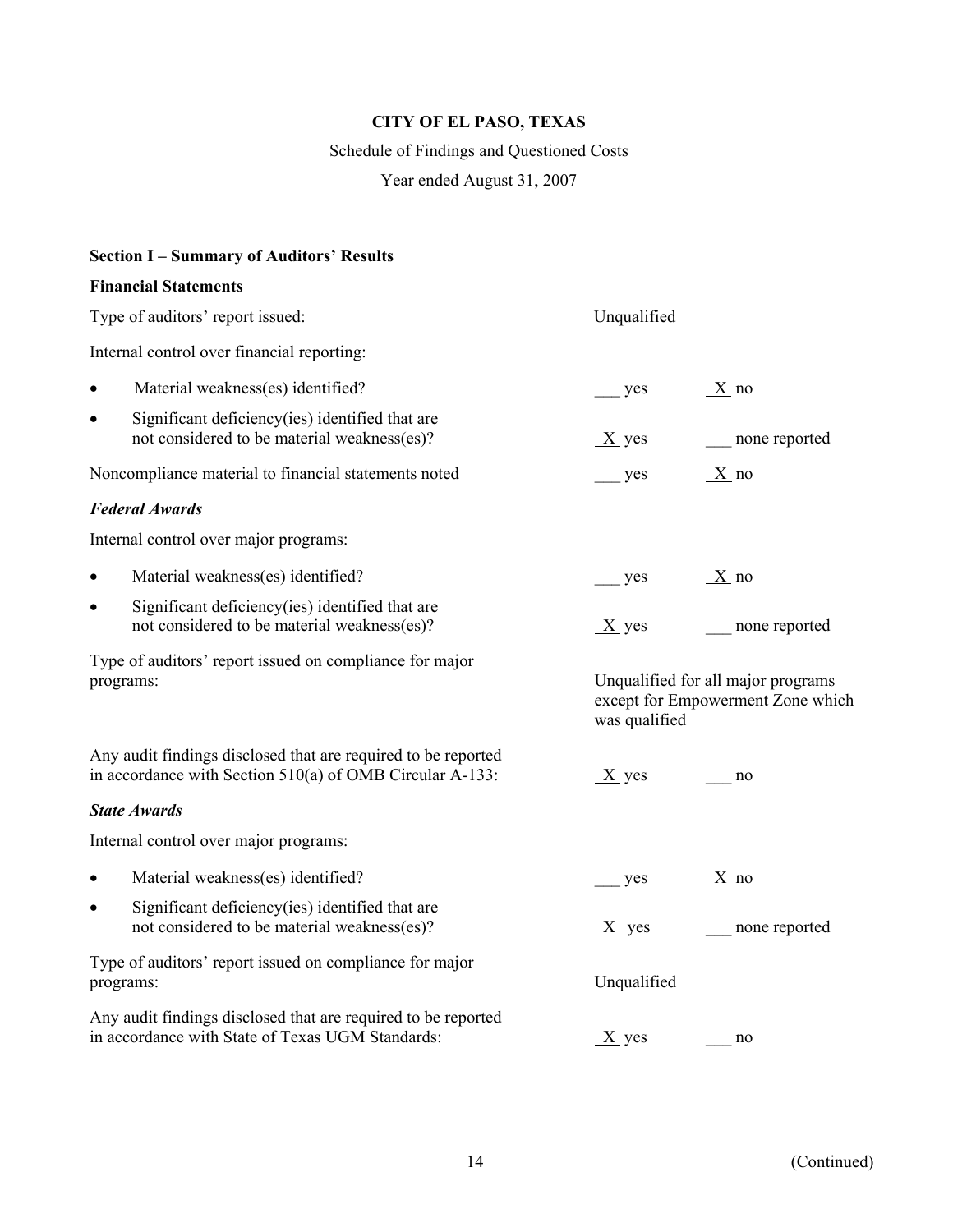Schedule of Findings and Questioned Costs

Year ended August 31, 2007

Identification of major programs:

| <b>CFDA</b><br>number(s)                                                                                                        | Name of federal program or cluster                                                                                 |                         |                           |  |
|---------------------------------------------------------------------------------------------------------------------------------|--------------------------------------------------------------------------------------------------------------------|-------------------------|---------------------------|--|
| 14.218<br><b>Community Development Block Grants</b><br>14.244<br><b>Empowerment Zone</b><br>Airport Improvement Grant<br>20.106 |                                                                                                                    |                         |                           |  |
| 20.507                                                                                                                          | Federal Transit Formula Grants                                                                                     |                         |                           |  |
| Name of state program or cluster                                                                                                |                                                                                                                    |                         |                           |  |
|                                                                                                                                 | <b>TDH</b> Tuberculosis<br><b>ATPA Border Partners</b>                                                             |                         |                           |  |
| Dollar threshold used to distinguish                                                                                            |                                                                                                                    |                         |                           |  |
|                                                                                                                                 | between type A and type B programs:                                                                                | Federal<br><b>State</b> | \$1,930,656<br>\$300,000  |  |
|                                                                                                                                 | $\Lambda = 1$ is a second $\Lambda$ if $\Lambda = 1$ and $\Lambda = 1$ and $\Lambda = 1$ is a set of $\Lambda = 0$ |                         | $\mathbf{v}$ $\mathbf{v}$ |  |

Auditee qualified as low-risk auditee for federal programs?  $y$ es  $\underline{X}$  no Auditee qualified as low-risk auditee for state programs? X yes \_\_\_no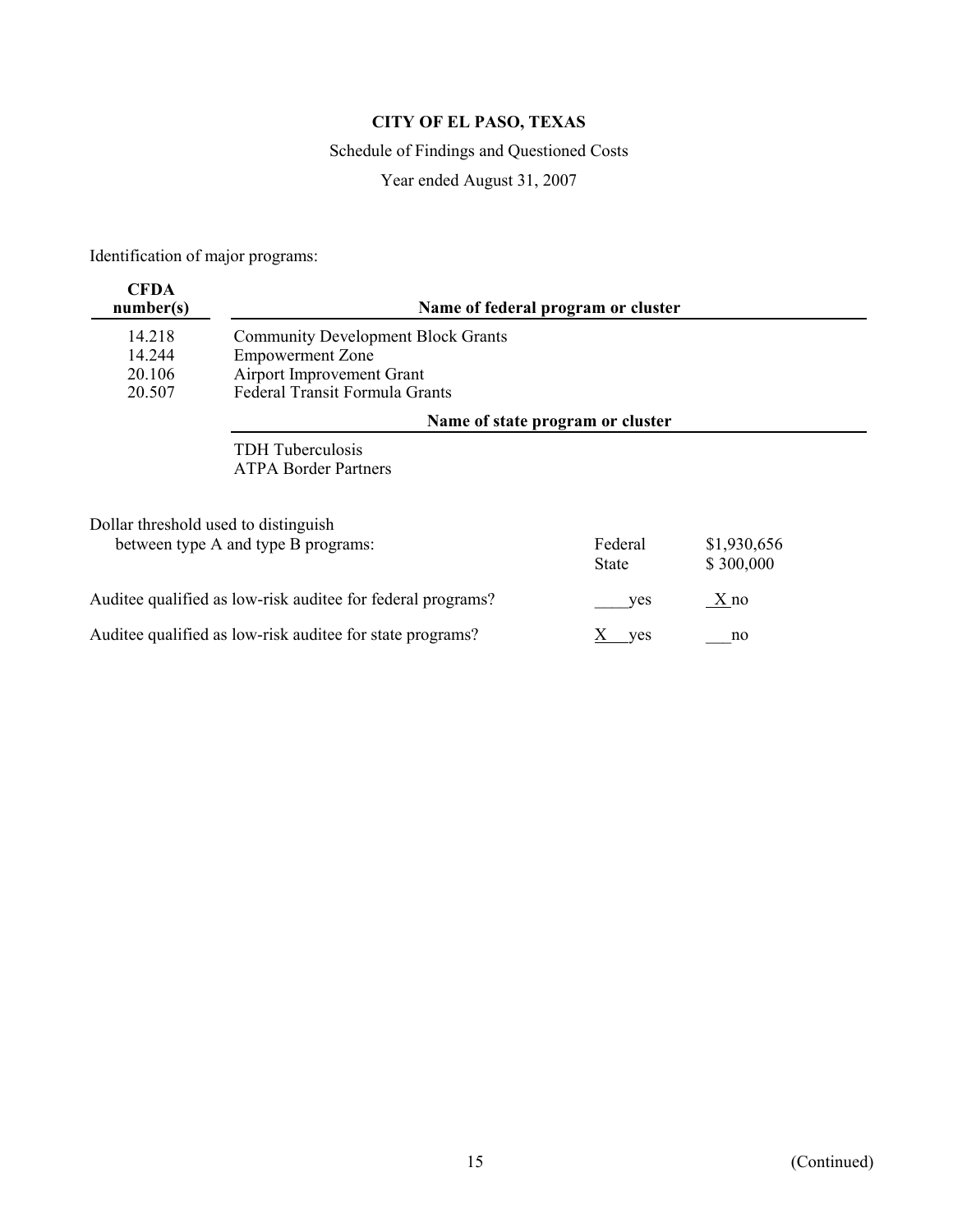Schedule of Findings and Questioned Costs

Year ended August 31, 2007

#### **Section II – Findings Relating to the Financial Statements Reported in Accordance with** *Government Auditing Standards* **and State of Texas** *Uniform Grant Management Standards*

#### **Finding 07-1: Segregation of Duties over Journal Entries**

In our testing of manual journal entries, we noted that certain members of management in the accounting department are able to both create and post journal entries. The ability to both create and post a journal entry eliminates certain segregation of duties that is ordinarily anticipated in a well-designed control environment and creates the potential for an individual to manipulate financial results and reporting without reasonable assurance of detection by employees performing their assigned functions. We recommend that management implement additional controls that will mitigate the risk that an individual can post a journal entry without it being subject to review by another member of the staff. Anticipated controls would include review by a higher level member of management which is enforced by the system or an effective manual means. This will reduce the risk, whether real or perceived, that an individual could willingly or inadvertently post an improper entry that will affect financial results of the City.

#### *Views of Responsible Officials and Corrective Action Plan*

The City of El Paso concurs and will develop procedures to ensure that all journal entries are reviewed at the appropriate supervisory level.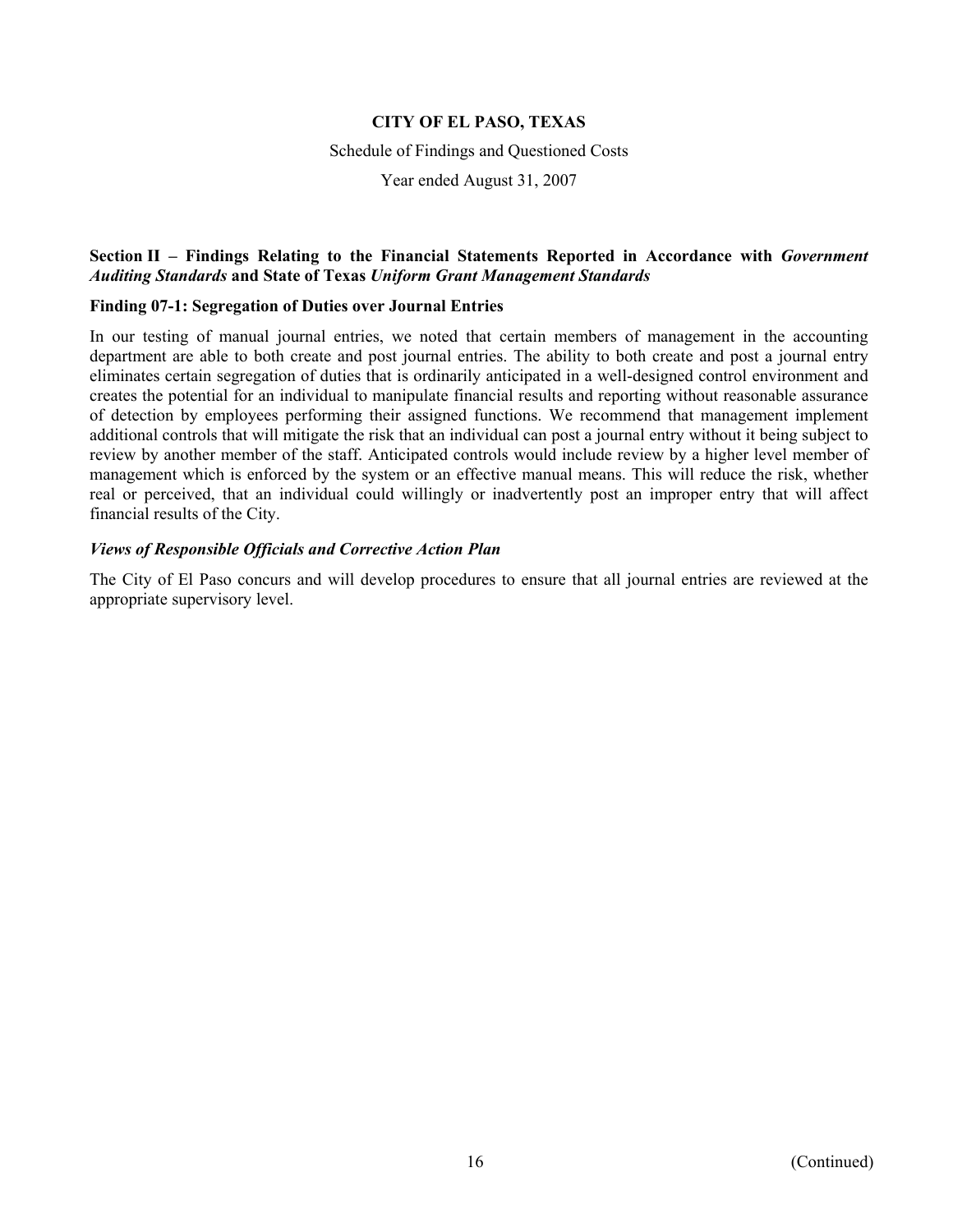## Schedule of Findings and Questioned Costs

Year ended August 31, 2007

#### **Section III – Findings and Questioned Costs**

#### *Federal Awards*

#### **Finding 07-2: Procurement and Suspension and Debarment**

| Program/Grant:          | Airport Improvement Programs/U.S. Department of Transportation                         |
|-------------------------|----------------------------------------------------------------------------------------|
| <b>CFDA No.:</b>        | 20.106                                                                                 |
| <b>Award Years:</b>     | 2002                                                                                   |
| <b>Award Numbers:</b>   | AIP3-48-0077-2002                                                                      |
| <b>Questioned Cost:</b> | None                                                                                   |
| <b>Program/Grant:</b>   | Community Development Block Grants/U.S. Department of Housing and Urban<br>Development |
| <b>CFDA No.:</b>        | 14.218                                                                                 |
| <b>Award Years:</b>     | Multiple award years                                                                   |
| <b>Award Numbers:</b>   | B-02-MC-48-0015, B-04-MC-48-0015 and B-05-MC-48-0016                                   |
| <b>Questioned Cost:</b> | None                                                                                   |
| Program/Grant:          | Federal Transit Administration Grant/ U.S. Department of Transportation                |
| <b>CFDA No.:</b>        | 20.507                                                                                 |
| <b>Award Years:</b>     | Multiple award years                                                                   |
| <b>Award Numbers:</b>   | Various                                                                                |
| <b>Questioned Cost:</b> | None                                                                                   |
| <b>Type of Finding:</b> | Significant Deficiency                                                                 |

#### *Criteria*

Per 2 CFR part 180, nonfederal entities are prohibited from contracting with or making subawards under covered transactions to parties that are suspended or debarred. "Covered transactions" include those procurement contracts for goods and services awarded under a nonprocurement transaction that is expected to equal or exceed \$25,000. When a nonfederal entity enters into a covered transaction with an entity at a tower tier, the nonfederal entity must verify that the entity is not suspended or debarred or otherwise excluded. This verification may be accomplished by checking the *Excluded Parties List System (EPLS)* maintained by the General Services Administration (GSA), collecting a certification from the entity, or adding a clause or condition to the covered transaction with that entity.

#### *Condition/Context*

The City of EI Paso does not require suspension and debarment certifications from vendors entering into A&E (architectural, engineering, and surveying) contracts. This is not in compliance with the federal regulations. During suspension and debarment testwork, the following instances were noted in which the City neither had documentation that the vendor was not included on the list of *Parties Excluded from Federal Procurement or Nonprocurement* nor obtained certifications:

• For the *Airport Improvement Program* a sample of 8 procurement transactions (100% of population) was selected for testwork. Of the eight samples selected, five exceptions were noted all of which related to A&E contracts.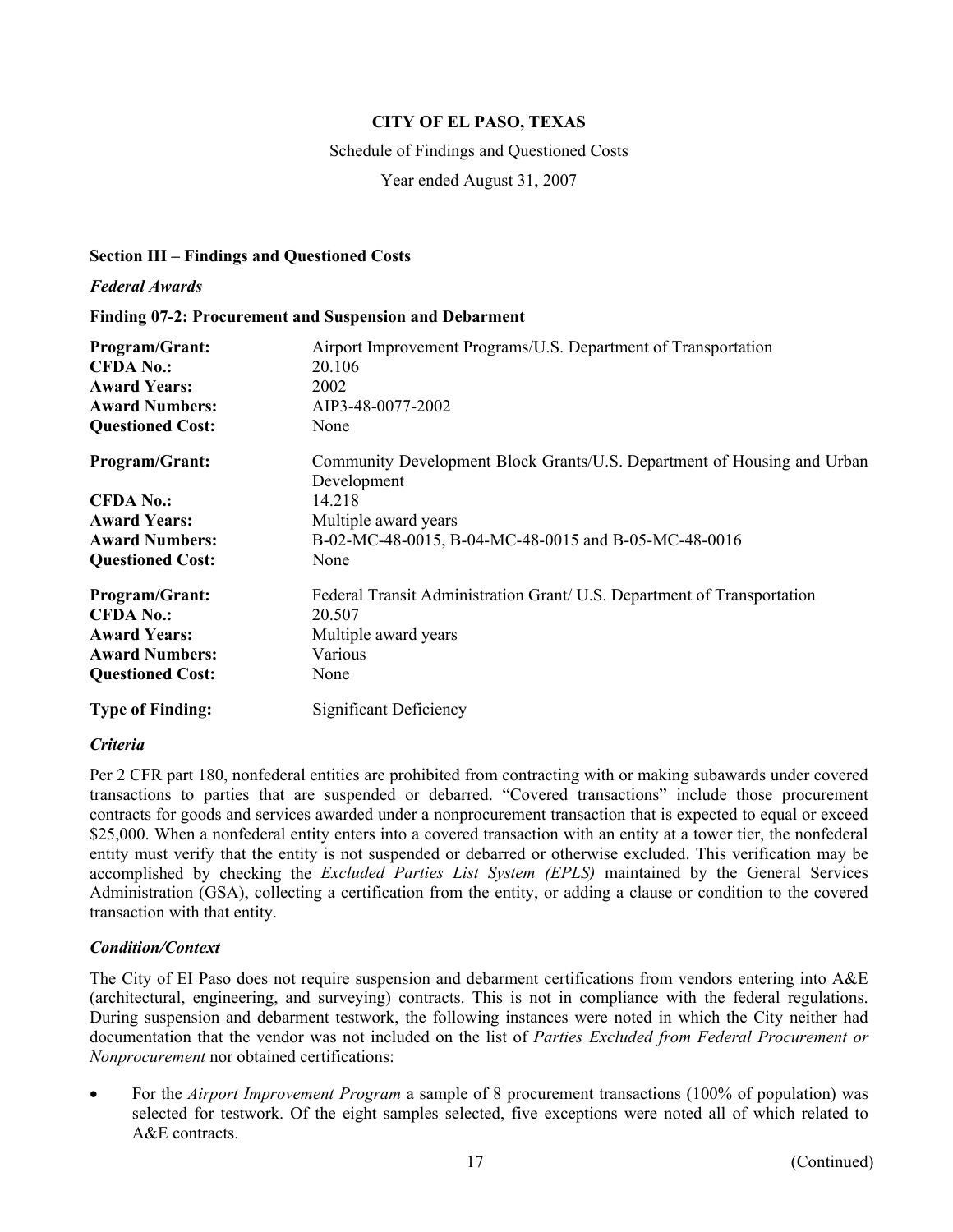#### Schedule of Findings and Questioned Costs

Year ended August 31, 2007

- For the *Community Development Block Grants*, a sample of 16 procurement transactions (100% of the population) was selected for testwork. Of the 16 samples selected, 6 exceptions were noted all of which related to A&E contracts.
- For the *Federal Transit Administration Grant*, a sample of 11 procurement transactions (100% of population) was selected for testwork. Of the 11 samples selected, 4 exceptions were noted, all of which related to A&E contracts.

Upon review of the EPLS, none of the vendors were listed as being suspended or debarred.

#### *Cause and Effect*

The City does not have a control in place to ensure compliance with applicable compliance requirements related to Suspension find Debarment. This could result in the City procuring services with an ineligible vendor.

#### *Recommendation*

The City's purchasing department should ensure that suspension and debarment checks/certifications are performed prior to awarding all contracts, including A&E contracts.

#### *Views of Responsible Officials and Corrective Action Plan*

The City of El Paso will develop a procedure for ensuring that suspension and debarment certifications are performed on all A&E contracts prior to the award of those contracts. The Purchasing Division of the Financial Services Department will certify that all A&E vendors are checked for suspension and debarment prior to the issuance of the purchase order. This will be documented by a screen print from the <http://www.epls.gov/epls/search> Web site that will remain in the contract file.

Implementation Date: Immediately

Responsible Person: Terry Frieburg, Purchasing Director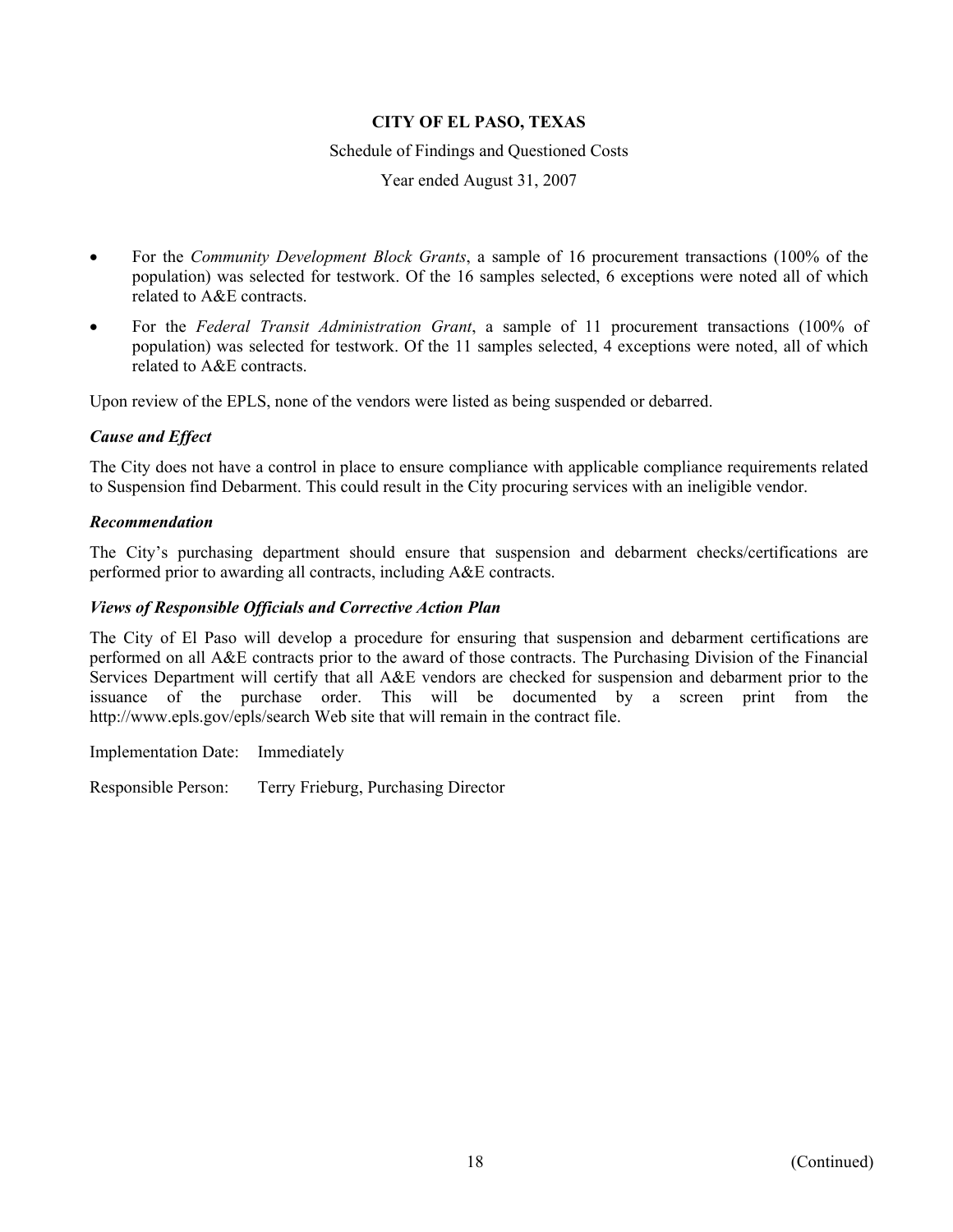# Schedule of Findings and Questioned Costs

Year ended August 31, 2007

#### **Finding 07-3: Allowable Costs/Cost Principles**

| <b>Program/Grant:</b>   | Community Development Block Grants/U.S. Department of Housing and Urban<br>Development |
|-------------------------|----------------------------------------------------------------------------------------|
| <b>CFDA No.:</b>        | 14.218                                                                                 |
| <b>Award Years:</b>     | Multiple award years                                                                   |
| <b>Award Numbers:</b>   | B-02-MC-48-0015, B-04-MC-48-0015 and B-05-MC-48-0016                                   |
| <b>Questioned Cost:</b> | Undeterminable                                                                         |
| <b>Type of Finding:</b> | Significant Deficiency and Noncompliance                                               |

#### *Criteria*

In accordance with OMB Circular A-87, where employees work on multiple activities or cost objectives, a distribution of their salaries or wages will be supported by personnel activity reports or equivalent documentation which meets the standards in subSection (5) unless a statistical sampling system (see subSection (6)) or other substitute system has been approved by the cognizant federal agency.

#### *Condition/Context*

Out of four payroll expenditures selected, we noted one employee that worked on multiple cost objectives whose salary was solely charged to the Community Development Block Grant.

#### *Cause and Effect*

The City did not comply with documentation requirements when charging payroll to the Community Development Block Grant. It appears that the Community Development Block Grant was overcharged while other housing grants were undercharged. The exact amount overcharged is unable to be determined since effort reports were not maintained. The employee in question is the City's Community Development Department Director. Per City personnel, only the Director and certain administrative personnel work on multiple awards and cost objectives.

#### *Recommendation*

The City should implement procedures to ensure that time and effort reporting is in compliance with federal regulations.

#### *Views of Responsible Officials and Corrective Action Plan*

The City of El Paso concurs with this finding and the Director of Community Development will immediately start keeping time sheets for the different programs that he manages. Manual allocations to the various programs will be made on an "after the fact" distribution of payroll based on the time sheets provided.

Implementation Date: June 1, 2008

Responsible Person: William Bill Lilly, Community Development Director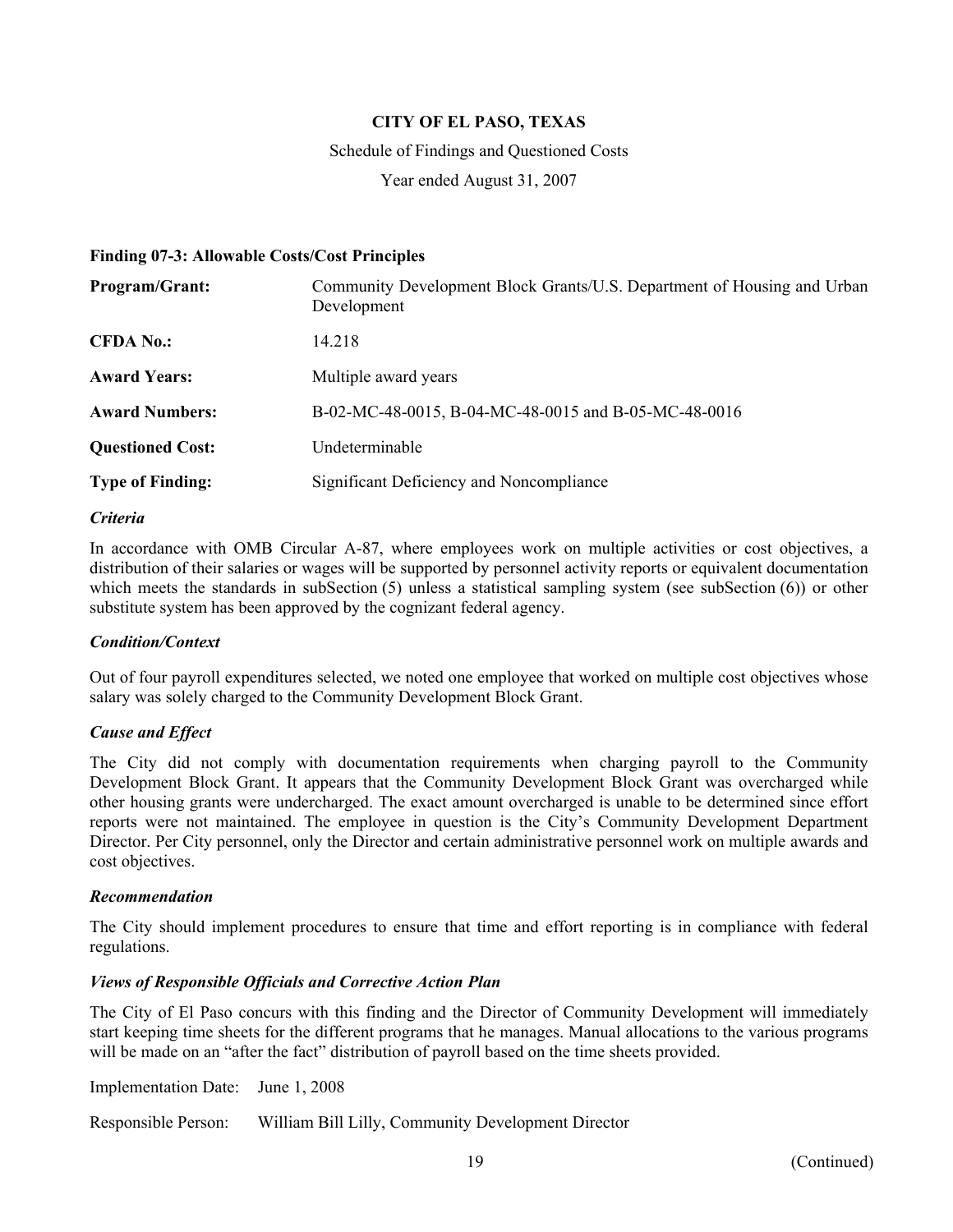Schedule of Findings and Questioned Costs Year ended August 31, 2007

#### **Finding 07-4: Subrecipient Monitoring**

| <b>Program/Grant:</b>   | Empowerment Zone/U.S. Department of Housing and Urban Development |
|-------------------------|-------------------------------------------------------------------|
| <b>CFDA No.:</b>        | 14 244                                                            |
| <b>Award Years:</b>     | 1999                                                              |
| <b>Award Numbers:</b>   | EZ99TX0013                                                        |
| <b>Questioned Cost:</b> | Undeterminable                                                    |
| <b>Type of Finding:</b> | Significant Deficiency and Material Noncompliance                 |

#### *Criteria*

Per the OMB Circular A-133 (§  $.225$  and §  $.400(d)$ ), the program is responsible for assuring before disbursing any Empowerment Zone funds to a subrecipient, the recipient shall sign a written agreement with the subrecipient, which shall include provisions concerning the statement of work, records, and reports, program income, uniform administrative requirements, and reversions of assets. In addition, the program is responsible for monitoring subrecipients for compliance with agreements and other OMB requirements.

#### *Condition/Context*

The City utilized only one subrecipient in the delivery of services related to this grant. During the City's subrecipient monitoring activities in Fall 2006, the City identified concerns regarding the subrecipient's utilization of federal grant funds. The concerns involve allegations regarding business and accounting practices, lack of sufficient controls and possible illegal acts and abuse regarding the payment of certain expenditures. In December 2006, the subrecipient's independent external auditor completed an audit in accordance with OMB Circular A-133 and identified two findings and questioned costs of \$611,520.

Subsequent to the identification of the issues noted above, the Department of Housing and Urban Development (HUD) conducted their own investigation into the Empowerment Zone grant with a particular focus on the subrecipient's activities. Based on HUD's review, HUD has issued notices of preliminary findings regarding the City's management of the program which included the \$611,520 of questioned costs noted above plus an additional \$508,025 (total of \$1,119,545). Per an April 10, 2008 letter from HUD, the City cleared \$320,006 of the questioned cost. The remaining \$799,539 of questioned costs is being discussed.

#### *Cause and Effect*

The subrecipient under this grant expended funds in manner that may not be in compliance with the terms of the grant agreement and, based on this, HUD has raised questions regarding the City's subrecipient monitoring practices. As a result of the concerns noted, HUD has requested the City to reimburse HUD for amounts it believes the subrecipient improperly expended. Potential questioned costs range from \$0 up to \$799,539.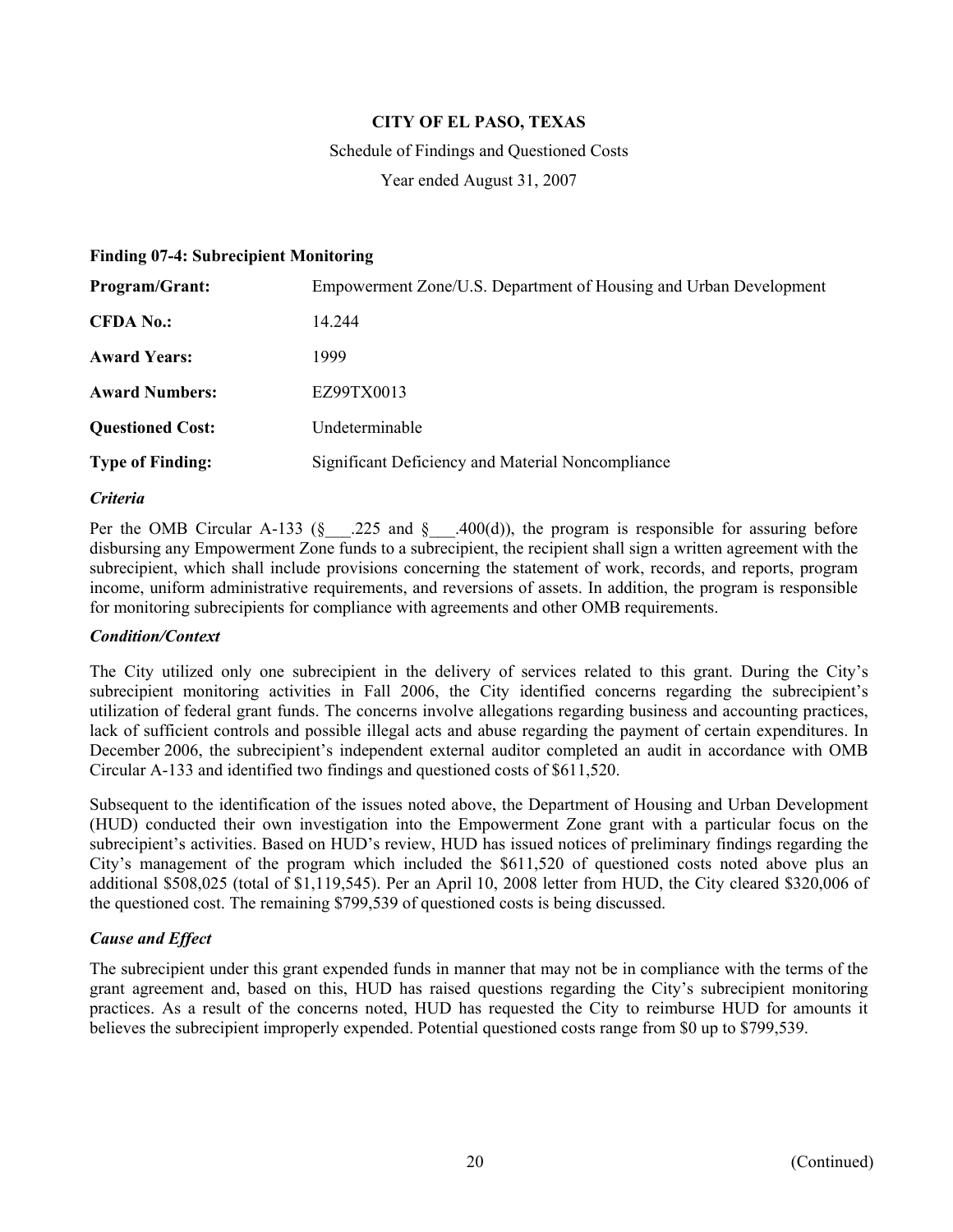Schedule of Findings and Questioned Costs

Year ended August 31, 2007

#### *Recommendation*

We recommend that the City complete its investigation into the potentially unallowable expenditures. We also recommend that the City evaluate their subrecipient monitoring procedures for opportunities to improve this process in the future.

#### *Views of Responsible Officials and Corrective Action Plan*

The City of El Paso is working diligently with the U.S. Department of Housing and Urban Development to resolve all pending issues and restore the program.

Implementation Date: Ongoing

Responsible Person: William Bill Lilly, Community Development Director